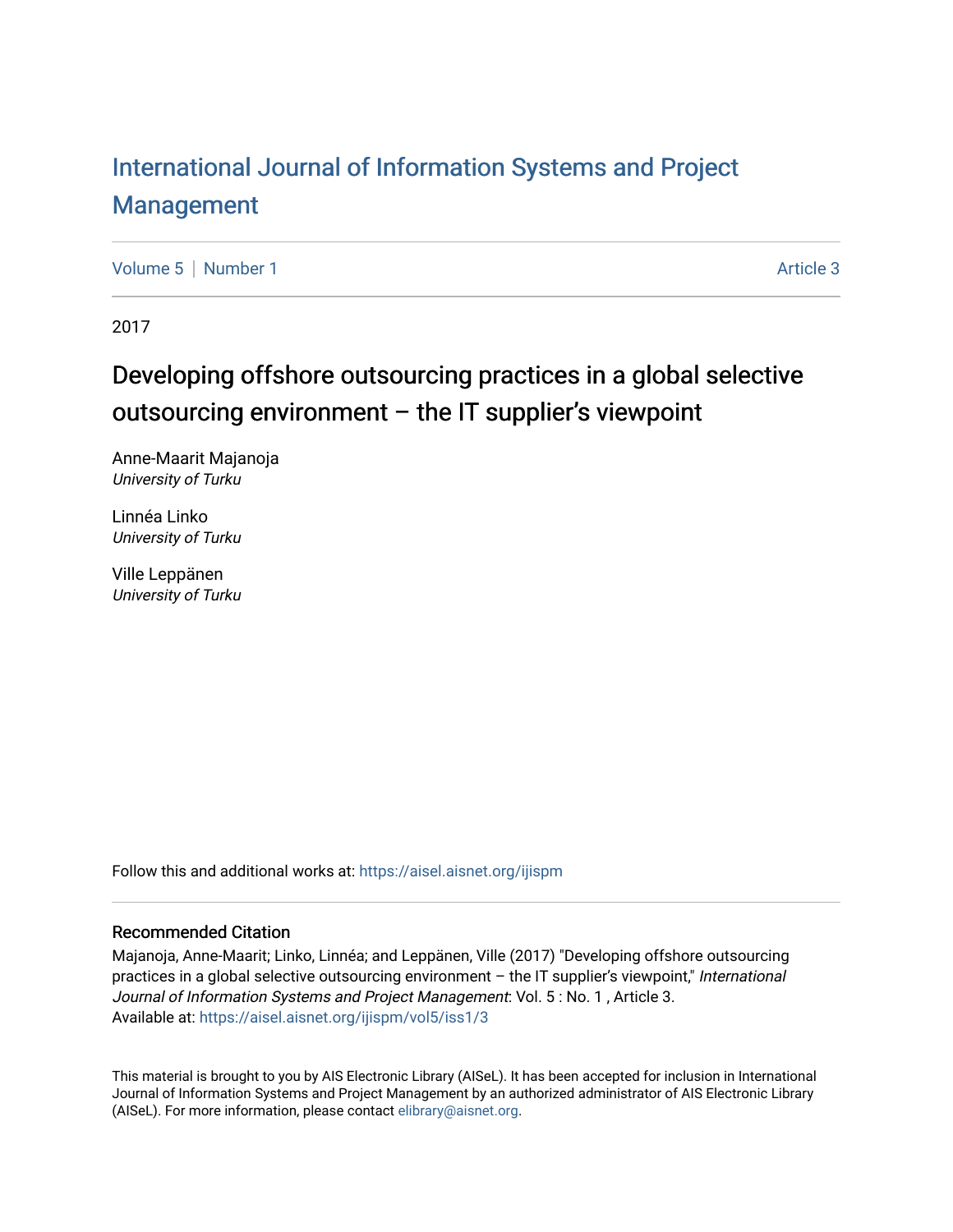

International Journal of Information Systems and Project Management ISSN (print):2182-7796, ISSN (online):2182-7788, ISSN (cd-rom):2182-780X *Available online a[t www.sciencesphere.org/ijispm](http://www.sciencesphere.org/ijispm)*

# Developing offshore outsourcing practices in a global selective outsourcing environment – the IT supplier's viewpoint

## **Anne-Maarit Majanoja**

University of Turku, Department of Information Technology FI-20014 Turun yliopisto, Finland www.shortbio.net/anne-maarit.majanoja@utu.fi

#### **Linnéa Linko**

University of Turku, Turku Centre for Biotechnology FI-20520 Turku, Finland www.shortbio.net/linnea.linko@utu.fi

#### **Ville Leppänen**

University of Turku, Department of Information Technology FI-20014 Turun yliopisto, Finland www.shortbio.net/ville.leppanen@utu.fi

#### **Abstract:**

Currently, internal IT organizations use outsourcing and offshore arrangements to achieve cost savings and gain access to new capabilities. It was found that suppliers' personnel at the operational level can face challenges with internalizing their operations based on the agreed outsourcing practices and transferred responsibilities. This study gives voice to the supplier and studies the impact of offshore outsourcing operation development activities. The internal IT unit from Nokia Devices selectively outsourced global IT service activities and responsibilities to the IT supplier. The outsourced activities were implemented by offshore centers in India and China. It was found that the global selective outsourcing environment (GSOE) did not provide a solution to all of their expectations, and new unexpected challenges occurred. Several practices, communication and information sharing, and behavior-related lessons learned items were identified. It was found that the GSOE operation needs to be developed and implemented in an agile and incremental manner, instead of a singular implementation approach. Also, the globally distributed teams' group dynamics critically impacted on the teams' ability to work. The lessons learned items and recommendations can be utilized by other companies during their mode-of-operation development.

#### **Keywords:**

global IT services; selective outsourcing; offshore outsourcing; quality practices; operation development.

**DOI:** 10.12821/ijispm050102

**Manuscript received:** 30 June 2016 **Manuscript accepted:** 8 December 2016

Copyright © 2017, SciKA. General permission to republish in print or electronic forms, bu t not for profit, all or part of this material is granted, provided that the International Journal of Information Systems and Project Management copyright notice is given and that reference made to the publication, to its date of issue, and to<br>the fact that reprinting privileges were granted by per

International Journal of Information Systems and Project Management, Vol. 5, No. 1, 2017, 27-43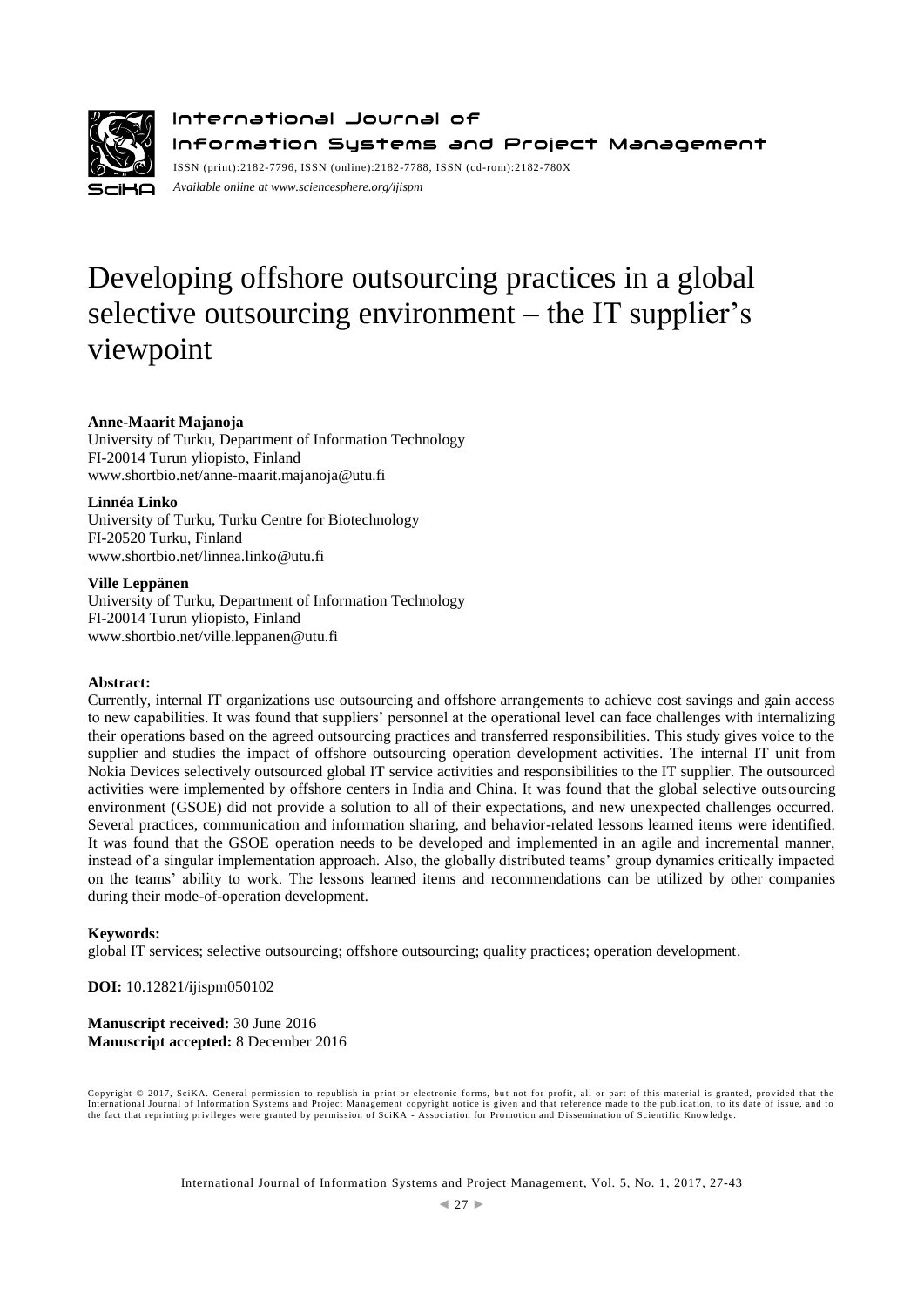Developing offshore outsourcing practices in a global selective outsourcing environment – the IT supplier's viewpoint

# **1. Introduction**

Recently, several internal Information Technology (IT) departments have faced increasing pressure to achieve and accomplish more with less money and resources. One approach to solve the problem has been outsourcing services. Typical approaches are total or selective outsourcing of internal IT solutions and activities to external service providers (later called the suppliers) and to utilize the suppliers' offshore services. Despite the extensive amount of outsourcing knowledge and experiences, the outcomes from outsourcing arrangements can surprise and not always positively. For example, Lacity et al. [1] and Lacity and Rottman [2] have identified that the service purchasing company's side can be unprepared for the challenges, and Ikediashi et al. [3] found that suppliers can show underperformance. Previous studies, (e.g., [4]-[5]) found that outsourcing arrangements do not provide quick solutions or "silver bullets" to solve all existing problems or expectations. Also, the challenge is that no explicit standards or guidelines exist that define how companies should design and implement their outsourcing arrangements.

Outsourcing can bring about new kinds of failures, challenges in group dynamics, and negative impacts on customer satisfaction (e.g., Raassens et al. [6]). Typical outsourcing challenges are unsuccessful leadership and communication; as Lacity and Willcocks [7] described, without the right leaders the practices are less efficacious. Global operations in virtual teams include challenges when activities need to be implemented without constant face-to-face interaction [8]. Previous studies (e.g., [9]-[10]) have found that a favorable working atmosphere and cultural intelligence play an important role in successful interactions and relationship building between the outsourcing parties. Therefore, it is important that employers create a favorable atmosphere, which enables success and maintains enthusiasm [11]. However, Ohlsson [12] found that, in practice, it is challenging to create such an atmosphere, which helps organization members to master practices collectively and critically.

In this paper, the focus is on analyzing a global selective outsourcing environment (GSOE), which includes both the service purchasing company and the selected external service providers. In this kind of GSOE situation, the operational level personnel must be able to rapidly show a successful and coordinated operation and group dynamics that will provide the expected service outcomes and ensure customer satisfaction. The operational level problem studied in this paper is the supplier's challenges to internalize and operate based on the agreed GSOE roles, expectations, and jointly defined processes, and still meet the supplier's own internal requirements and practices. In earlier studies, this problem is approached by identifying various client, supplier, and relationship risks and challenges [1],[3],[13], identifying good and/or bad sides of outsourcing arrangements [14], or examining how outsourcing affects human resources [2],[15]. Therefore, the cause of outsourcing challenges can originate from both the service purchasing companies' and the suppliers' side. However, previous studies have not considered further operation development activities in an outsourcing situation and, thus, do not provide knowledge of the effectiveness and sustainability of such activities. In this research, the target is to study the effectiveness and sustainability of the implemented operation development activities in a real-life GSOE situation, and to propose focus areas for further iterative development.

In this paper, the examination point-of-view is on the supplier's side, and the voice is given to the supplier's operational level personnel. One of the internal IT units at Nokia Devices and its selected IT supplier implemented several outsourcing arrangements during 2009–2012. Therefore, it was an ideal case environment to find lessons learned items from offshore outsourcing arrangements. This study also further elaborates earlier studies [16]. To evaluate the effectiveness of the development activities, an action research method, interviews, questionnaires, and hands-on experience approaches were used to evaluate and present the findings. The corporate level elements are excluded, such as research and marketing, end-consumers' satisfaction, or company-wide leadership practices. The study begins by providing an overview of the relevant research on offshore outsourcing challenges, and section 3 describes the research methods and hypotheses. Section 4 presents the research results and analysis. The final section concludes the findings.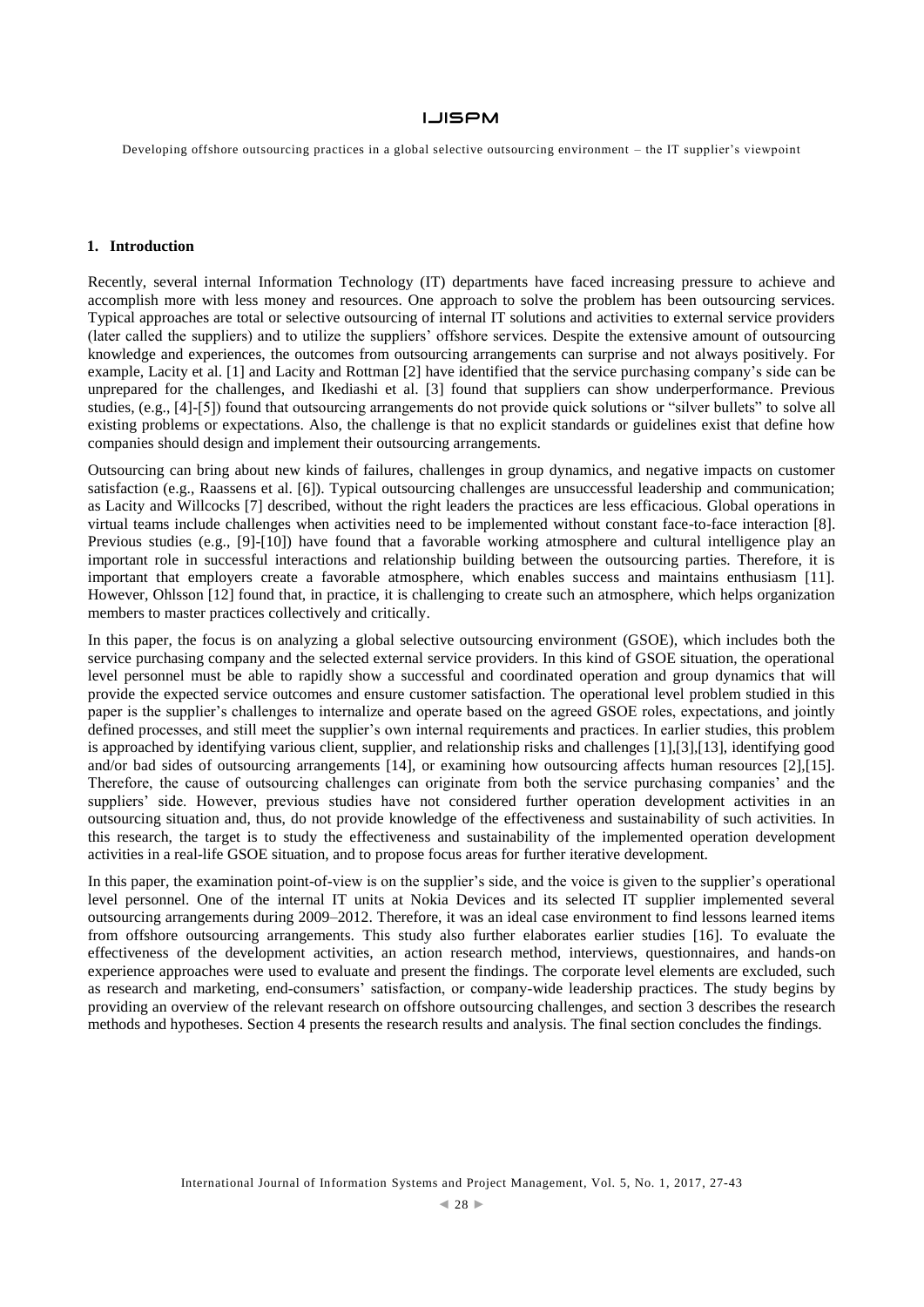Developing offshore outsourcing practices in a global selective outsourcing environment – the IT supplier's viewpoint

# **2. Literature**

Based on Lee et al. [17], Kruise and Berry [18], and Ho and Atkins [19], IT outsourcing (ITO) focus areas have included the following historical phases: hardware (1960s), software (1970s), hardware, software, and communications (1980s), total solutions (1990s), and business process outsourcing, offshoring, and focusing on core-competencies (2000s). When it comes to the ITO mode, Lacity and Willcocks [20] and Dahlberg et al. [21] have used the following definition: "*Selective outsourcing means that the proportion of outsourced services is 20–80 % of the IT budget. Total outsourcing means that the proportion of outsourced services is over 80% of the IT budget.*" Also, the degree of outsourcing can vary, such as total or selective single-supplier, total or selective multi-supplier, insourcing, and strategic partnerships [20]-[22]. However, based on earlier studies [20]-[21], it is not possible to declare which ITO mode ensures definite success, because it is always a situation-specific decision and solution.

An offshore outsourced operation means that a significant amount of work will be implemented abroad. Rauffet et al. [23] identified two specific characteristics in a global operation. First, each site and/or subsidiary (e.g., offshore center) is relatively autonomous and has local management mechanisms that can differ between sites. Second, each site/subsidiary presents specificities that depend on its local history and geographical context (e.g., language, laws, culture, and traditions). Vernadat [24] noted that teams in different sites can standardize operations or adopt new kinds of practices. However, based on Rauffet et al. [23], this requires circumstances that enable innovation and enrich the organizational learning. These findings have similarities with Tynjälä [11] and Ohlsson [12]. Lönnblad and Vartiainen [25] also identified that a global situation requires specific employee and leader competencies and skills, such as a proactive working style, effective communication and interaction skills, a recognized global focus, cultural aspects, and flexibility.

A global operation is complex and demanding, and previous studies (e.g., Muhic and Johansson [26]) have reported various kinds of risks and challenges associated with outsourcing arrangements. Lacity et al. [1] wrote that outsourcing will continue to be a high-risk practice with significant hidden costs, over-promises, and under-deliveries. Ikediashi et al. [3] reported risks that included poor or absent service quality, suppliers' under-performance, contractual risks, inadequate definition of scope and services, and the loss of strategic flexibility. Lacity and Rottman [2] maintained that offshore arrangements included challenges to verify work estimates and hidden costs, and offshore personnel did not fully understand requirements or they were overly optimistic. Based on previous researches, such as Daim et al. [8], it is evident that operating across multiple time zones and national differences (such as national events affecting schedules) will have an impact on outcomes, communication, and interactions.

Ultimately, the success of offshore outsourcing arrangements depends on the personnel working at the operational level in the IT services. In an outsourcing situation, a lot of knowledge must be shared among the outsourcing parties, even when the personnel might be naturally antagonistic towards each other [27]. In previous studies [1],[28], one of the concerns in offshore arrangements was the high turnover rate of offshore personnel. Quite often, service purchasing companies complain that it is extremely expensive to train offshore employees due to the threat of turnover and the offshore employees' limited understanding of the service purchasing company's business domains [1]. In addition to this, Lacity and Rottman [2] found that in a nearshoring situation, the knowledge transfer happened incrementally over an extended period of time (e.g., several months), but with offshore personnel, it happened in an intensive timeframe (e.g., within two weeks). Furthermore, Lacity et al. [1] reported that after the transition phase, the suppliers' transformation leaders typically moved on to new challenges on new accounts, and the remaining personnel were too exhausted or lacked ideas to initiate new transformation or development activities. This kind of significant change in contacts and personnel can have a negative impact on the service purchasing company's satisfaction, stability of the IT services, knowledge transfer, knowledge retention, and sustainability of the outsourcing relationship.

Based on Westner and Strahringer [29], operational level IT offshore outsourcing success factors (e.g., in offshore information systems projects) include offshoring expertise (managing and conducting offshoring in an efficient and successful way), knowledge transfer (project/service-relevant explicit and implicit knowledge efficiently transferred to the offshore personnel), liaison quality (the degree of connection and quality practices in order to achieve the goals and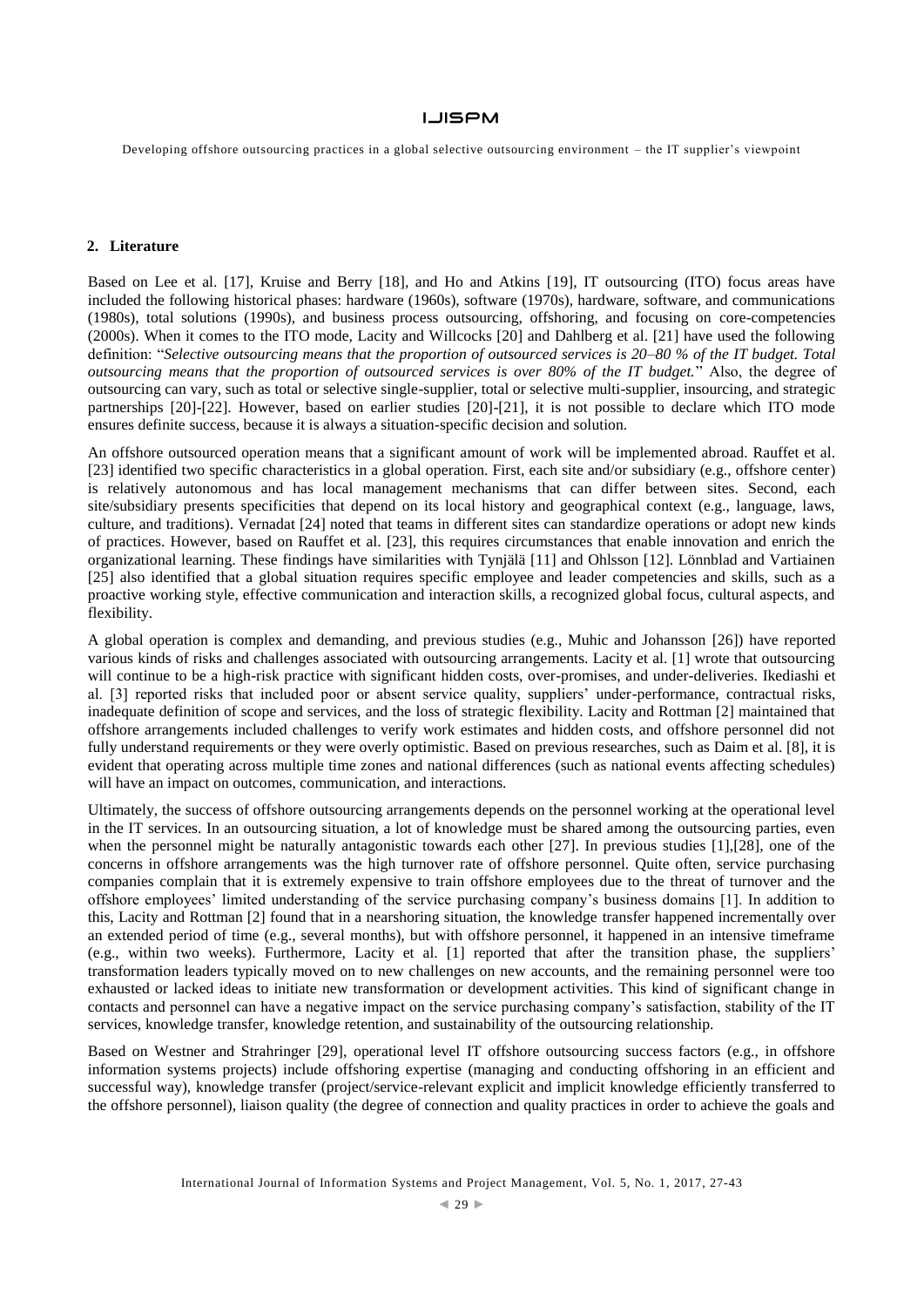Developing offshore outsourcing practices in a global selective outsourcing environment – the IT supplier's viewpoint

objectives), and trust (an actor will fulfill obligations, behave predictably and act fairly when the possibility of opportunism is present). Based on these success factors, the offshore outsourcing activities need to focus on leadership, organizational learning, and quality management practices to enable successful global operations, trust among the parties, and customer satisfaction. Fig. 1 presents the main elements and theories used in this paper in a house-model.



Fig. 1. Operational level success factors (adapted from ISO 9002:2008 [30]; Senge [32]; Argyris and Schön [34]-[35]; Nissinen [39]-[40]).

To ensure successful liaison quality, the outsourcing parties need to focus on implementing efficient quality management practices and a quality culture, for example, based on the ISO 9001:2008 eight quality management principles [30]. Over the years, quality management practices have been used to improve and increase companies' productivity and profits. The impacts of the ISO 9001 standard implementation were studied by Levine and Toffel [31]. They found, based on 916 adopters and 17,849 non-adopters, that the ISO 9001 adopters had higher growth rates for sales, employment, payroll, and average annual earnings than the non-adopters. In addition, focus is needed on quality leadership, because leaders need to take control and implement the needed processes (such as quality management practices, operational level processes, etc.), guide the operational level personnel, improve the operation and outcomes, and guide the (global) teams to make the right decisions.

Westner and Strahringer [29] identified knowledge transfer as one of the success factors that have an impact on learning. Senge [32] highlighted that typically companies fail to see the organization as a dynamic process, and their focus is on the parts rather than the whole. As a consequence, it has a negative impact on the success of knowledge transfer and organizational learning. Typically, people think that cause and effect will be relatively close to one another. Therefore, they implement short-term improvement activities, which often involve significant long-term costs and impacts (such as severe damages on the viability of an organization) [24]. Instead, based on Senge's [32] fifth discipline, the focus should be on systems thinking (Fig. 1), which leads to more appropriate action. However, Bui and Baruch [33] have argued that Senge's fifth discipline is difficult to translate into a systematic learning-process evaluation model.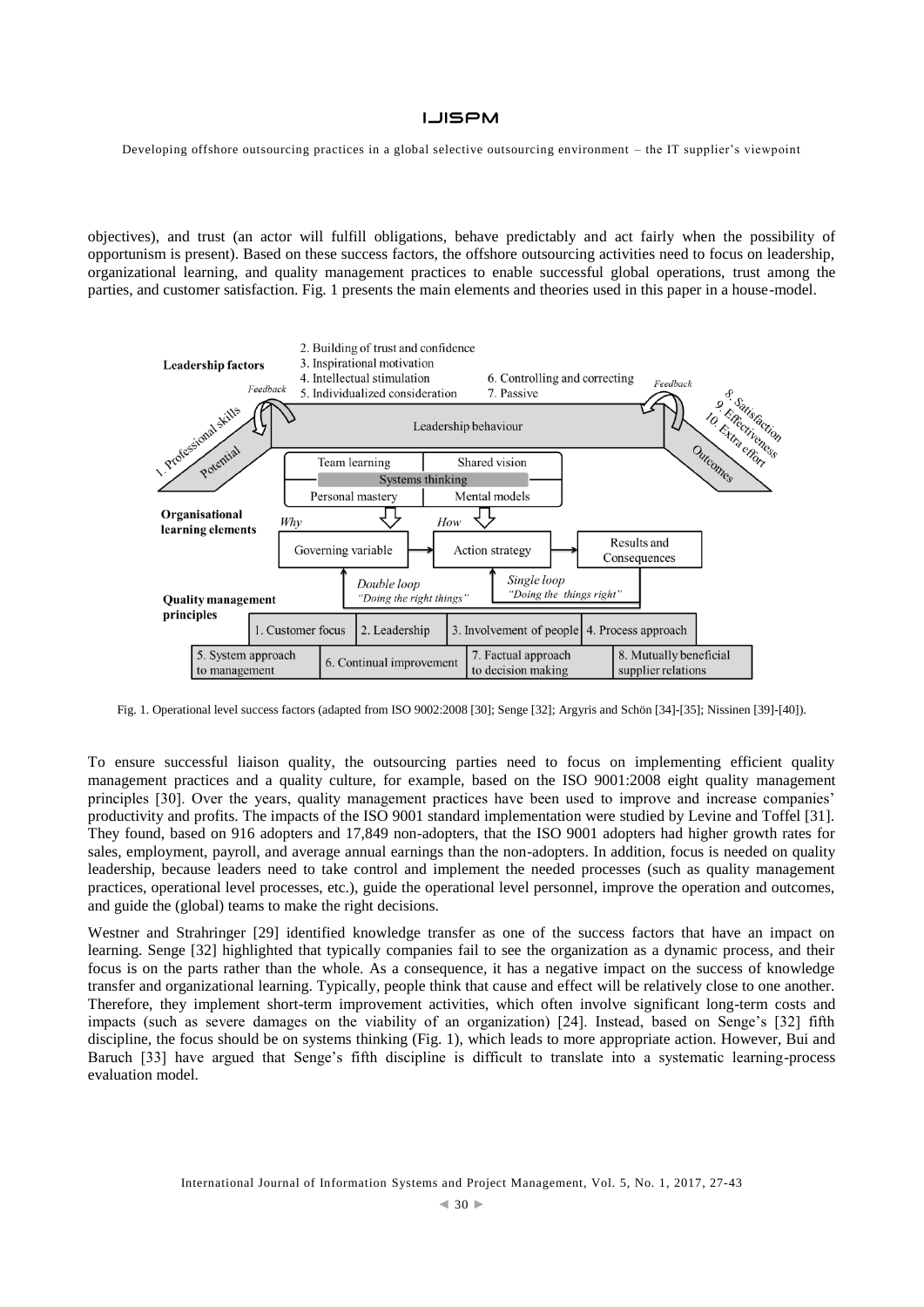Developing offshore outsourcing practices in a global selective outsourcing environment – the IT supplier's viewpoint

The used learning and knowledge transfer approach also affects the outcomes and learning (i.e., superficial or deep approach). Single-loop learning (Fig. 1) is about achieving and maintaining the given targets with certain activities, whereas double-loop learning (Fig. 1) involves the elements of changing the objectives of the system (Argyris and Schön [34]-[35]). Argyris and Schön [34]-[35] pointed out that various underlying assumptions and beliefs can hinder and/or prevent double-loop learning. Therefore, superficial or deep approaches have an impact on the service outcomes and the operational level personnel's capabilities to innovate, learn, and develop the operation further. For simplification only, Argyris and Schön's [34]-[35] model is included in Fig. 1. Other researchers have further extended the learning model created by Argyris and Schön. For example, Tosey et al. [36] and Armitage et al. [37] wrote about triple-loop learning, which includes fundamental changes in governance, norms, and protocols.

One of the success factors identified by Westner and Strahringer [29] was offshoring expertise and trust, which in conjunction comprise the notion of successful leadership capability. Kotter [38] wrote that leadership is about vision, behavior, and getting people's commitment. In this study, the leadership approach was selected from Nissinen's [39]- [40] Deep Leadership model, which has been used in the Finnish defense forces' leadership training since 1998, and it is also the scientific model for the 360-profile development tool [41]. This transformational leadership model is based on leaders' potential, leadership behavior, and outcomes (Fig. 1). Accordingly, the focus is on motivation, learning, and trust. Interestingly, the model also includes two "non-leadership" dimensions: "controlling and corrective", and "passive," which highlight the possibility of inadequate leadership. Mäkinen [42] wrote that these two non-leadership dimensions may be alternatives for the model, but should not be part of it.

In summation, the challenges related to offshore outsourcing include leadership problems, contract-related risks, cultural challenges, hidden costs, overpromises, failures in knowledge transfer and quality management activities, high turnover rate of human resources, and underperformance. Despite earlier studies reporting offshore outsourcing success factors and failures, a knowledge gap still exists in the operational level implementation of offshore outsourcing development activities in a GSOE operation.

#### **3. Research methods, data collection, and hypotheses**

During 2009–2012, one service purchasing company's internal IT unit was responsible for developing and maintaining the global end-consumer IT services (such as an error reporting tool and end-consumer support services). To achieve cost savings, the service purchasing company made a strategic decision to use only a few preferred global large-scale suppliers that also offered offshore services. A significant amount of the case IT unit's IT development and service activities were selectively outsourced to the new supplier. However, the ultimate ownership of the IT services remained within the IT unit. Based on the defined outsourcing agreements, the supplier was responsible for executing and managing the operational level activities. The IT unit and the supplier jointly defined and implemented novel way-ofworking approaches, strategies, and over 30 information technology infrastructure library (ITIL) processes to ensure good quality global operations [16]. A majority of the operational level activities were executed at the offshore centers in India and China.

Despite the extensive amount of preparation and implementation activities to ensure successful operations among the GSOE parties, the service purchasing company was dissatisfied when it came to the operations' development, outcomes, and interactions [16]. Therefore, various operational development activities were defined and implemented to improve the situation. This research aims to study the effectiveness and sustainability of the offshore outsourcing development activities from the point-of-view of the supplier's operational level personnel. Our main research approach was an action research method to participate in the practical problems, develop new processes and solutions, and observe the change effects and, thereby, obtain operational level knowledge and insights to propose focus areas for iterative operation development.

In the case of the IT unit, two current state analysis (CSA) interviews and surveys were conducted during 2010 and 2011, which provided various GSOE operation development needs to the supplier. At Nokia Devices, some interviewees did not want their interviews recorded (especially the representatives in Asia), and therefore, it was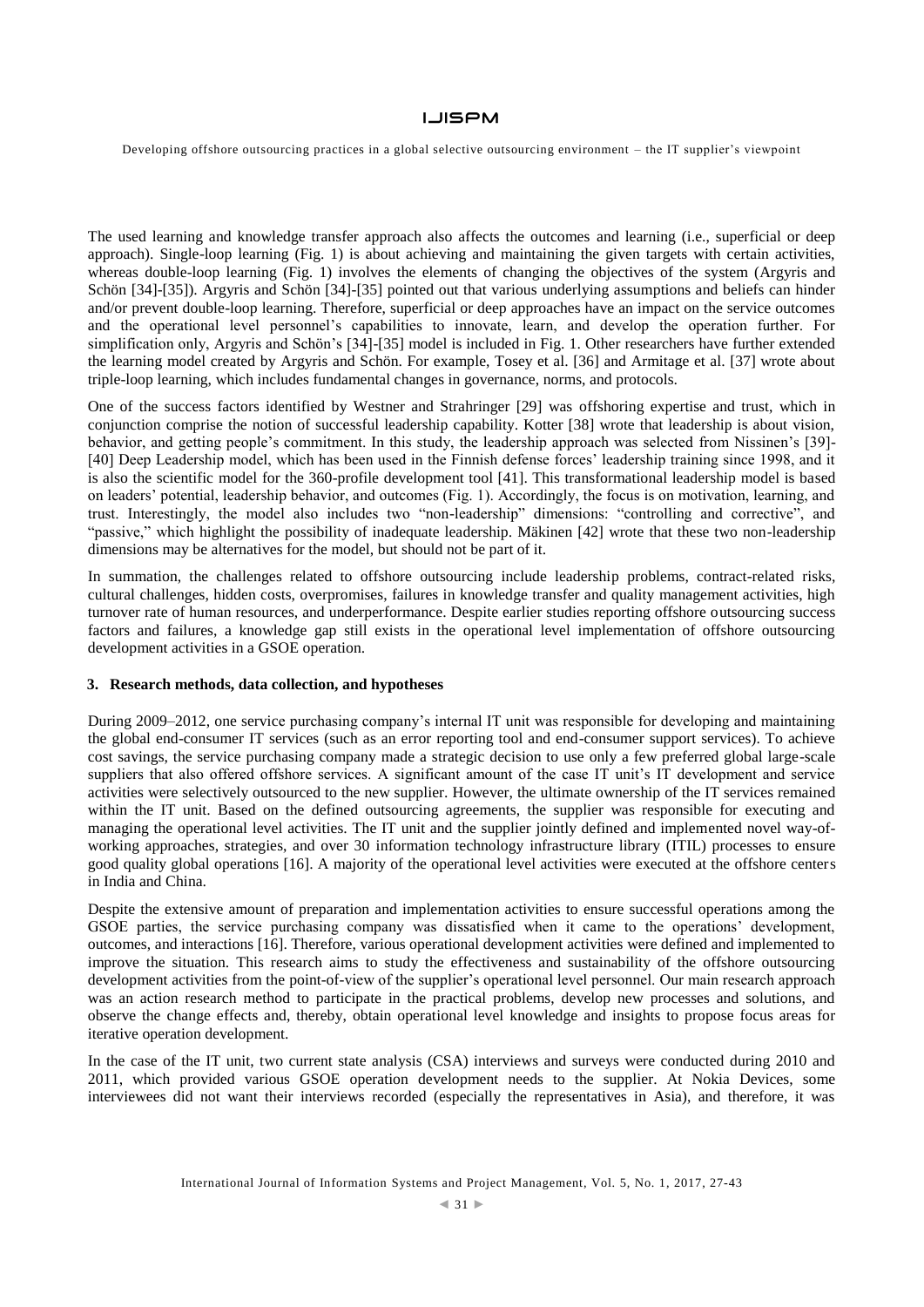Developing offshore outsourcing practices in a global selective outsourcing environment – the IT supplier's viewpoint

decided together with the IT unit's leaders that the interviews would not be recorded. In addition, Nokia Devices (and Microsoft) and the IT supplier are restrictive in making public their operation, and for confidentiality reasons, it is not possible to present the activities or results in full detail. Therefore, this research presents only illustrations, analyses, and evaluations of the development activities.

After the decision not to record the interviews, all global IT unit members, such as team leaders, product and service managers, IT specialists responsible for architecture, databases, networks, and technical solutions, agreed to participate in the CSA interviews, and they freely shared their perceptions. The interview notes were written down by the interviewer (one of the authors of this paper) during the interviews by capturing the main messages and ideas. The interviews in Europe were conducted face-to-face, and phone interviews were used with the representatives working in Asia and the Americas. These interview notes were theme-based coded to identify development needs. Based on the CSA themes, a set of development focus areas were constructed under three categories: 1) Practice; 2) Interaction and information sharing; and 3) Behavior and mind-set (Table 1). These focus areas will be discussed and analyzed further in section 4, where each focus area will be covered with the supplier's lessons learned findings. The interviews included a variety of themes, for example, global IT projects and services, contracting, quality and risk management, communication and interaction, training and competencies, etc. The same interview frame and themes were used in both CSA interview rounds. Also, the IT unit's members provided a numerical satisfaction evaluation, and the survey included the same themes as the CSA interviews. Therefore, the survey focused on measuring the IT unit's satisfaction before and after the development activities.

| Category                                                 | <b>Focus</b> area                   | <b>Examples of the identified development needs</b>                                                                                              |
|----------------------------------------------------------|-------------------------------------|--------------------------------------------------------------------------------------------------------------------------------------------------|
| C <sub>1</sub> Practice                                  | C1.1 Operation management           | Avoid underperformance<br>Operate according to the jointly defined processes                                                                     |
|                                                          | C1.2 Quality Management             | Lack of quality activities and results to achieve progress visibility over the<br>operational level activities                                   |
| C <sub>2</sub> Interaction<br>and information<br>sharing | C <sub>2.1</sub> Knowledge transfer | Challenges in knowledge transfer and learning operational level activities<br>and responsibilities<br>High turnover rate at the offshore centers |
|                                                          | C <sub>2</sub> .2 GSOE relationship | Maintain the enthusiasm and commitment of investing in the GSOE<br>relationship after the contracting phase                                      |
|                                                          | C <sub>2.3</sub> Communication      | Improve the communication-triangle: $IT$ unit $-$ Supplier onsite $-$ Supplier<br>offshore                                                       |
| C <sub>3</sub> Behavior/<br>mind-set                     | C <sub>3.1</sub> Group dynamics     | To achieve consensus among the globally distributed GSOE teams to<br>ensure ability-to-work                                                      |
|                                                          | C <sub>3.2</sub> Mind-set           | Operate based on selective outsourcing approach and transferred<br>responsibilities instead of resource-based approach                           |

Table 1. The offshore outsourcing development focus areas based on the CSA findings

The supplier established a development team (later called the global team), and the team planned and managed the implementation of the development activities. After the implementation phase (beginning of 2012), the global team members were interviewed, such as account leaders, quality managers, and project managers responsible for development activities. The interview questions focused on analyzing the supplier's development project, the definition and implementation phases, the team's communication and interactions, and the team's various lessons learned items. In addition, a survey was sent to the operational level personnel (i.e., IT specialists) working at the India and China offshore centers to study the effectiveness and sustainability of the implemented activities from their point-of-view. The surveys included both numeric and open questions, and the main themes were: 1) development project's communication, roles and responsibilities, and ability to have an impact on corrective activities; and 2) the impact of the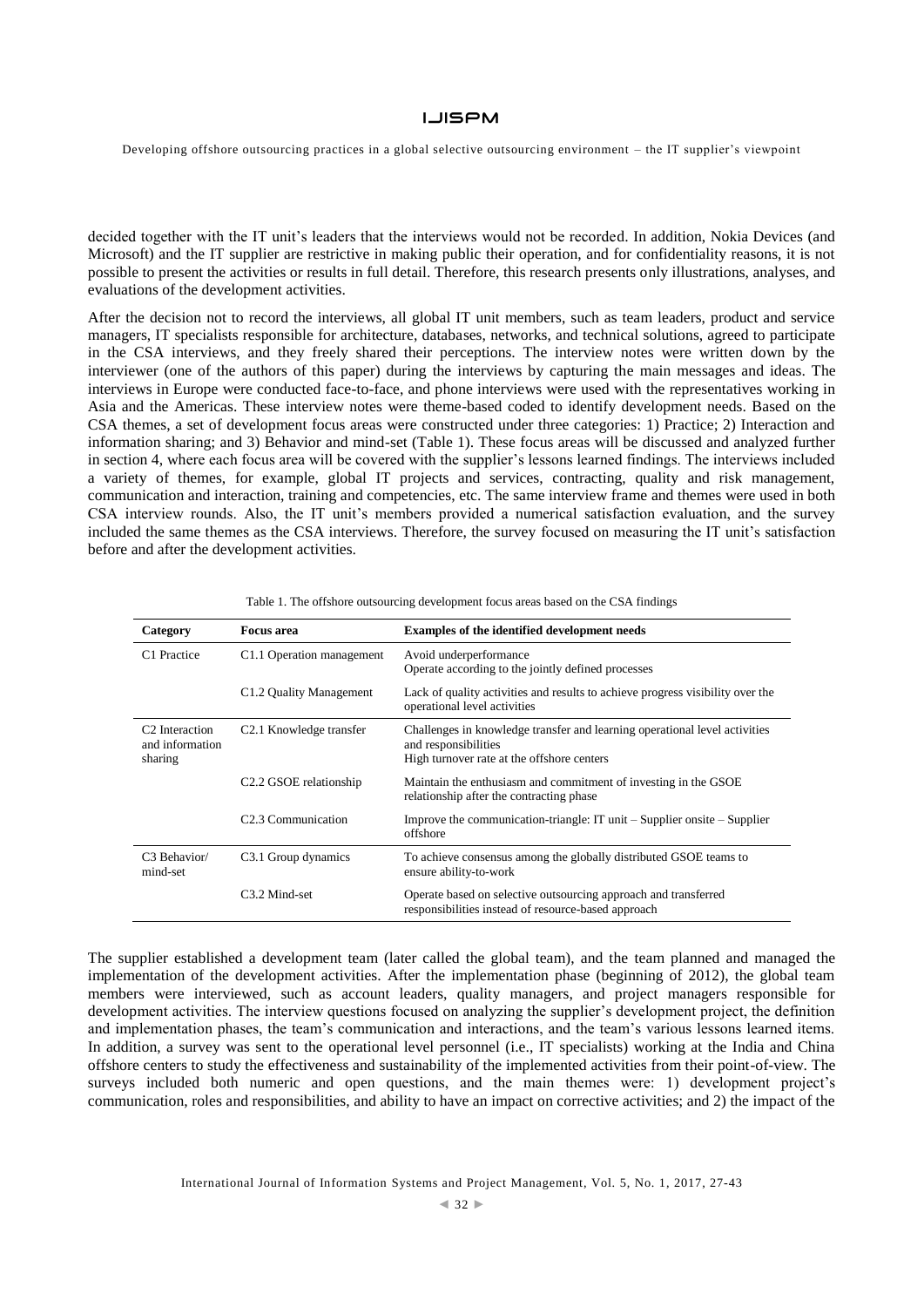Developing offshore outsourcing practices in a global selective outsourcing environment – the IT supplier's viewpoint

implemented corrective activities, risk and quality management, and lessons learned items. The survey focused on analyzing the activities' sustainability on daily operational level activities.

This paper aims to study the effectiveness of the development activities from the operational level personnel's point-ofview based on their lessons learned findings. This study suggests the following set of hypotheses:

- H1: *Leaders have a tendency to focus on short-term activities and implement "quick-fixes" during operation development activities instead of long-term improvements, which prevents operational level sustainability and learning.*
- H2: *The lack of successful communication and interactions in a GSOE situation can lead to a micromanagement approach, which limits operational level success and the personnel's commitment.*

In this paper, we used existing interview and survey materials. First, we analyzed and coded the IT unit's CSA interview notes and created the offshore outsourcing development focus areas (Table 1). Second, we analyzed the supplier's interview notes and the offshore centers' survey materials. We identified lessons learned items under three categories as defined in Table 1. In section 4, Tables 3–5 present the main lessons learned items per category. Third, based on the lessons learned items, a set of recommendations were identified for further iterative development.

#### **4. Results and analysis**

#### *4.1 The service purchasing company's satisfaction results*

Table 2 shows the service purchasing company's satisfaction results based on the CSA surveys. The target level was set at 3.5, which was defined by the service purchasing company's leaders. The initial CSA satisfaction result (3.2) was below the target. Based on the CSA findings, the supplier defined and implemented several development activities. After the development activities, the new result (3.7) was above the target. The results indicate that the development activities had a positive impact on the service purchasing company's satisfaction.

| <b>Offshore site</b> | Original value | New value | Change% |
|----------------------|----------------|-----------|---------|
| India                | 2.7            | 3.5       | 30      |
| China                | 4.0            | 4.3       |         |
| Both centers         | 3.2            | 3.7       |         |

Table 2. The service purchasing company's satisfaction results

When the results were analyzed based on the offshore centers, it was apparent that the China offshore center had substantially better results than the India offshore center (Table 2). The reason for this is that the China offshore center provided services only to China, whereas the India offshore center provided services to all other countries. Therefore, China's offshore center did not face the same cultural, language, and geographical distance challenges as India's offshore center. A majority of the development and implementation activities happened in India, and India's change percent was 30%, whereas China's change percent was only 5%. This finding supports Rauffet et al. [23], who found that offshore teams were relatively autonomous and had local management mechanisms that differed between sites.

### *4.2 The supplier's findings and perceptions*

The main responsibility for the development activities was on the supplier's side as the supplier was responsible for the operational level execution. The global team, which was located in Europe, was responsible for leading the planning and implementation activities. The global team included both leaders and specialists, and the multi-national group represented several cultures and backgrounds.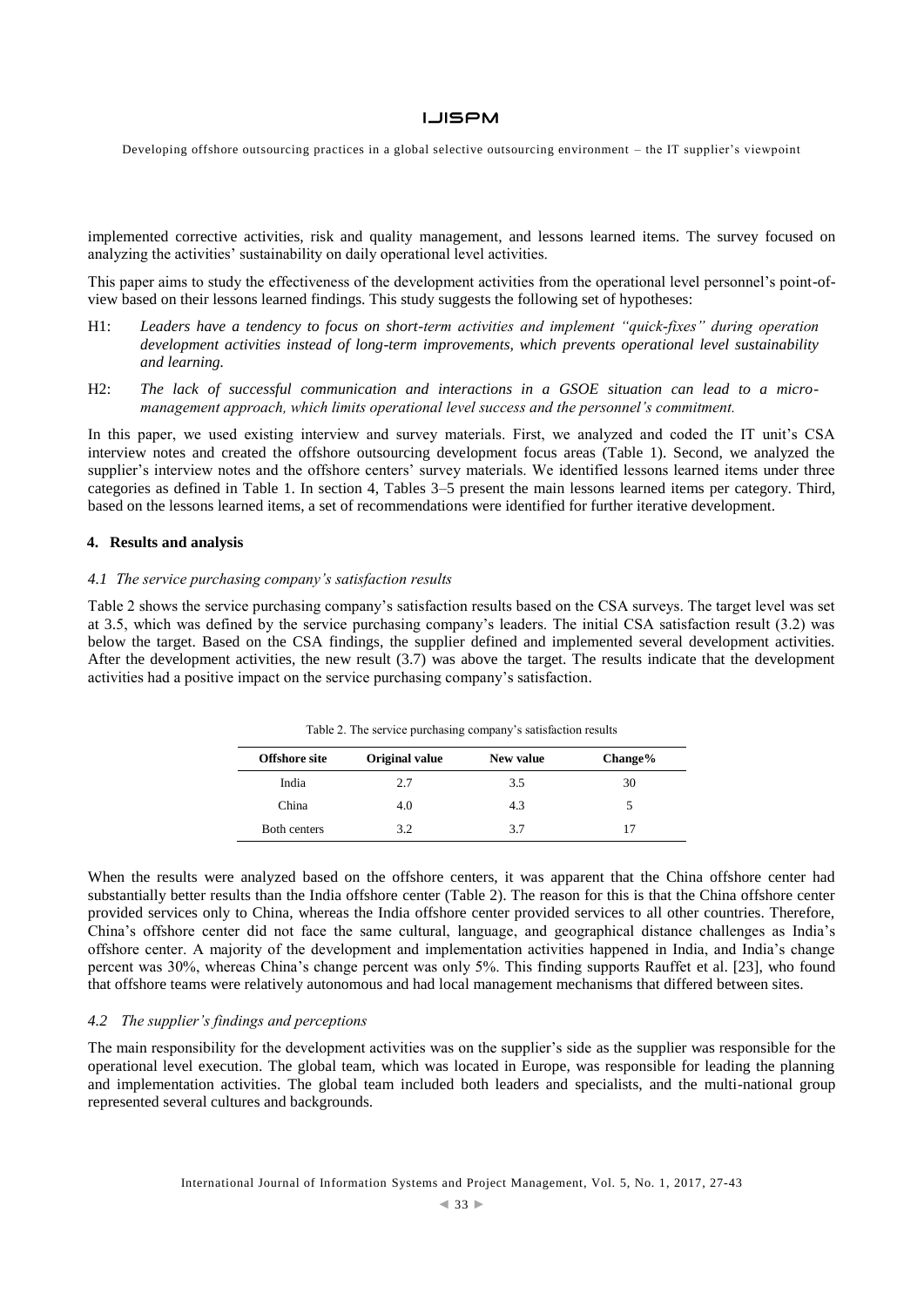Developing offshore outsourcing practices in a global selective outsourcing environment – the IT supplier's viewpoint

In this research, it was found that the development and corrective activities had already been limited at the very beginning by the supplier's leaders: "*Find those things that are broken and fix them. Find the 'low-hanging fruits' to achieve the customer's satisfaction. Continuous improvement activities can be done in other streams as well."* This guideline placed the development focus on short-term activities (corresponds with H1). The guideline was contradictory to the systems thinking approach (cf. Senge [32]), and it also followed the single-loop learning approach (cf. Argyris and Schön [34]-[35]). Therefore, the leaders' aim was to achieve the expected targets without fundamental changes to the existing operational practices and underlying assumptions; consequently, they did not achieve any benefit from the double-loop learning approach.

This limitation also indicated that financial elements had a significant impact on the development activities. The main target was to find quick solutions to achieve the service purchasing company's satisfaction with a minimum amount of investment. However, this approach neither guaranteed changes in personnel's mind-set or behavior, nor ensured that the operational level personnel would commit to the implemented activities in the long run. One of the main findings from this study was that the offshore outsourced GSOE operation should include continuous improvement practices. The GSOE operation should be developed incrementally and utilize an agile approach, rather than a massive waterfallbased development approach.

### *4.3 Category: practice*

To improve the existing situation, the GSOE parties ensured that the operational level teams would follow the expected compliance requirements as defined in the contracts and jointly agreed practices. The supplier and the IT unit provided retraining (e.g., ITIL processes and the jointly agreed mode-of-operation practices). The idea was to ensure that the operational level personnel knew the "why" elements of the operation and business domains. It was observed that the operational level team members were enthusiastic about developing their practices and considered it important to improve the existing routines and performance quality. However, some of the supplier's leaders did not commit to the idea of proactively developing the practices without extra payment. As an example, one of the leaders commented: *"Make this a project where money is involved. If there is no money, there are two things: 1) no interest; 2) the priorities are what they are, and the end-result is not guaranteed and it includes more risks".* Based on this, the expectation was to only implement activities based on purchase orders without taking any responsibility to improve the operational level practices and outcomes proactively, despite the transferred responsibilities (corresponds with H1).

A majority of the planning activities were defined by the global team, but the offshore centers implemented the activities. The visibility over the implemented actions was not always optimal due to the geographical distance. Also, some of the planned activities were not always clear enough to be implemented and followed by metrics (impact on H1). After the implementation phase, the global team considered that the implemented activities were more effective compared to the offshore teams' assessment. This finding could be explained by the global team members becoming more familiar with the offshore centers' daily activities (corresponds with Rauffet et al. [23]), but the true level of the effects on daily activities was not that significant as assessed by the offshore teams (supports H1).

In this research, it was found that the supplier implemented several practice-related activities that had a positive impact on the service purchasing company's satisfaction (Table 2). However, there was still room for further improvement. Table 3 presents the global and offshore teams' main lessons learned findings from the planning and implementation phases based on the focus areas defined in Table 1.

The analysis of the lessons learned items highlighted that more focus was needed on practice development:

 The supplier's personnel should get more "need-analysis" competency development. The supplier should focus on analyzing and understanding the received feedback/CSA findings. However, in this case, the global team "jumped" directly to the implementation phase without a proper need-analysis phase. Therefore, it remained unclear what the offshore teams truly implemented and how much the implemented activities improved the operational level's day-to-day work. To fix this situation, the global and offshore teams need to jointly analyze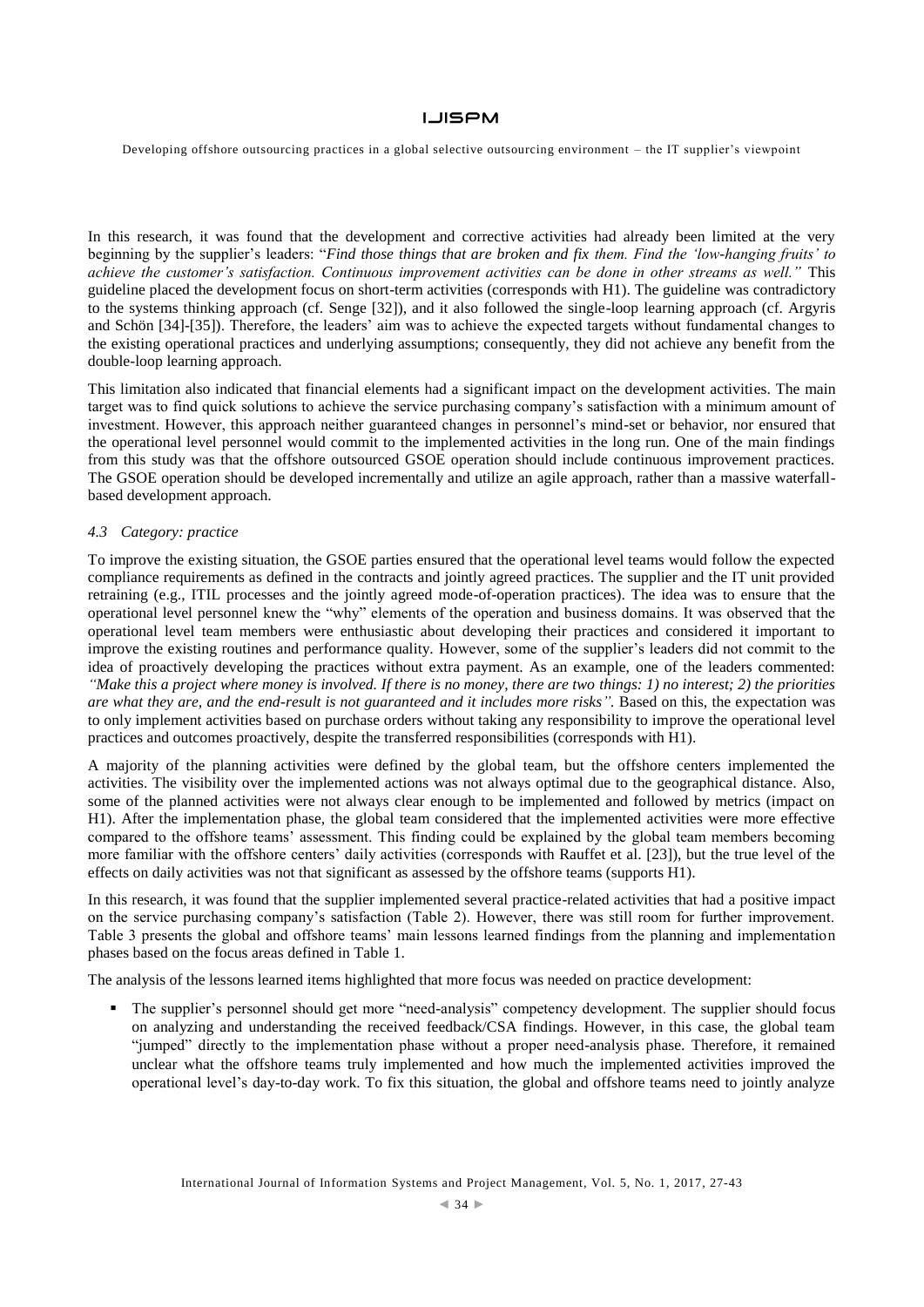Developing offshore outsourcing practices in a global selective outsourcing environment – the IT supplier's viewpoint

and identify the root causes of the non-conformances, and based on this analysis, define the needed development and corrective activities;

- Follow-up metrics and situational targets need to be defined and implemented. The needed quality management practices must be incorporated into the daily practices, processes, and tooling. Only in this way will the quality management activities be conducted as expected. The operational level personnel need quality management training to ensure that all have the same knowledge and understanding of the quality culture, expectations, and practices (e.g., Six Sigma, ISO 9001). Most importantly, more focus and competencies are needed for quality leadership;
- Leadership competencies need to be developed. It is important to recognize the difference between management and leadership. In this case, the leadership elements were especially missing. Leadership is needed to lead the people, set the direction and vision for the GSOE operation, and create something new and inspiring that advances overall commitment. It is essential for leadership skills to be developed on an ongoing basis to ensure continuous leadership competence (corresponds with Nissinen [39]-[40]).

| <b>Practice lessons learned items</b>                                                                                                                                  | <b>Focus</b> area                                    |
|------------------------------------------------------------------------------------------------------------------------------------------------------------------------|------------------------------------------------------|
| Ensure that funding is in place before starting any actions.                                                                                                           | C1.1 Operation management                            |
| Verify that it is possible to implement the planned activities and there is a need to<br>make changes to the scope.                                                    | C1.1 Operation management                            |
| Make sure that there is enough time to concentrate on implementing the defined<br>activities.                                                                          | C1.1 Operation management                            |
| Clarify and communicate schedules and action items in detail.                                                                                                          | C1.1 Operation management                            |
| Use ad hoc/agile approaches to implement improvements.                                                                                                                 | C1.1 Operation management                            |
| Ensure that there are mandates and top-management sponsors in place to make<br>changes on both sides.                                                                  | C1.2 Quality management                              |
| Implement the development activities in a real project approach with clear targets and<br>the right resources.                                                         | C1.2 Quality management                              |
| Implement good follow-up practices to show the achievements, added value, and<br>benefits of the activities to the management and operational level teams.             | C1.2 Quality management                              |
| Implement a clear way-of-doing structure from the very beginning.                                                                                                      | C1.2 Quality management                              |
| Conduct regular meetings to ensure successful implementation of the expected<br>processes and quality practices.                                                       | C1.2 Quality management                              |
| Ensure that the activities, commitment, structured approach, plans, ownerships,<br>expectations, targets, and direction are clearly in place, defined, and understood. | C1.1 Operation management<br>C1.2 Quality management |

#### Table 3. Practice-related lessons learned items

#### *4.4 Category: interaction and information-sharing*

It was observed that the high turnover of human resources had a significant impact on the teams' learning and information sharing (corresponds with [1], [28]). First, the global team's project leader changed several times; therefore, the planning activities became scattered and were started several times from scratch. These circumstances indicate that the supplier's leaders focused on short-term investments instead of long-term development by ensuring stable resource allocation (supports H1). Based on the interviews, the handovers were not always conducted successfully, thereby creating challenges for the successor. Second, the high turnover rate among offshore personnel had a negative impact on the IT services' stability, organizational learning, and the team members' ability to retain the knowledge and skills. In addition, it was found that the global and onsite team members' lack of operational level progress visibility and the lack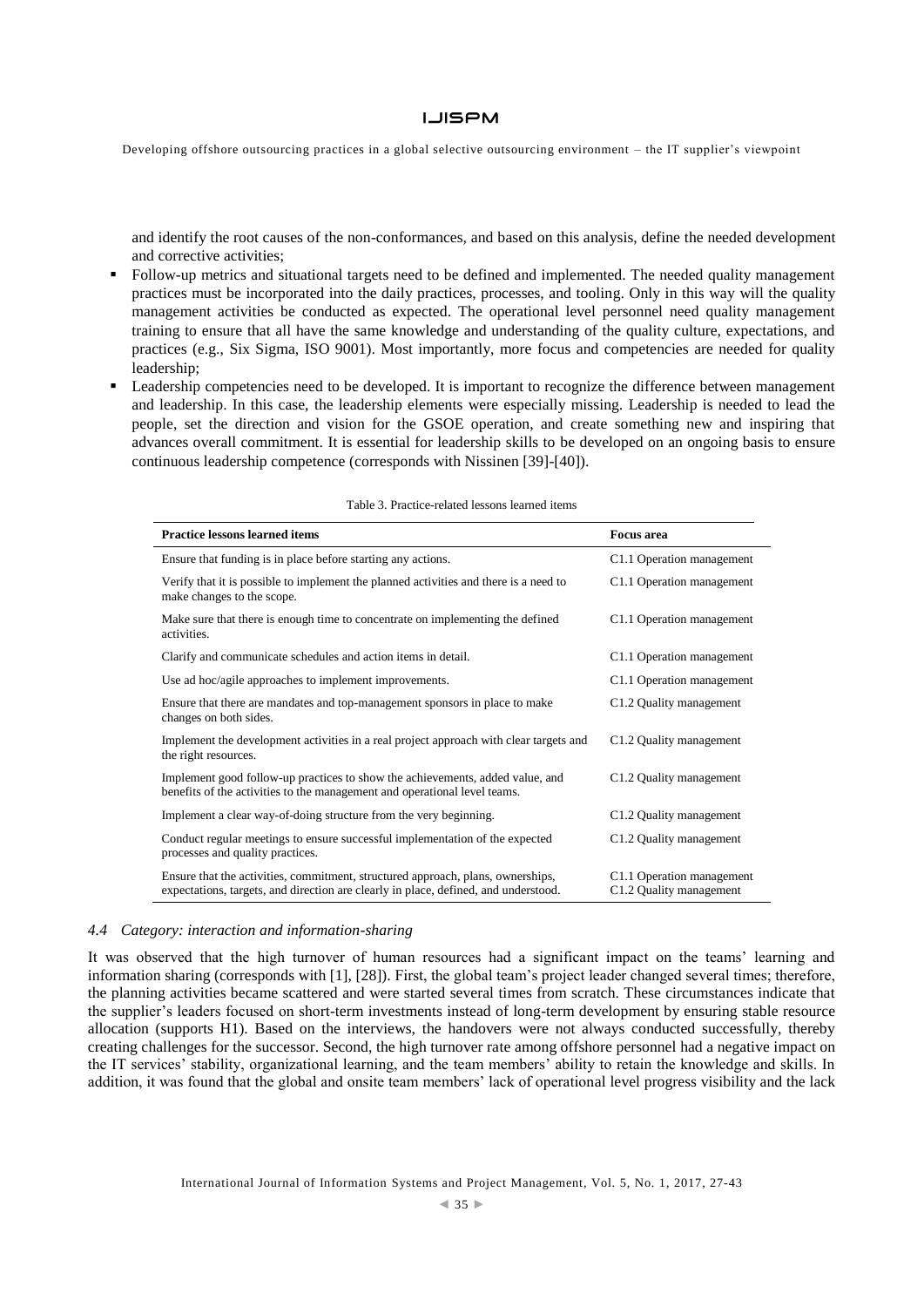Developing offshore outsourcing practices in a global selective outsourcing environment – the IT supplier's viewpoint

of direct interaction with the offshore centers' specialists (because of cultural differences) led to a micro-management approach (supports H2).

When analyzing the supplier's interactions with the teams, it appeared that the global team's cooperation was successful. However, the offshore centers and the service purchasing company's representatives were not part of the group of insiders. Therefore, the true benefits from successful cooperation among the GSOE parties were not achieved.

Based on the findings, the quality of the communication (e.g., interpretation of the message) included challenges: *"Communication is very important. However, we didn't always pay enough attention when we heard things. Maybe we thought that we understood what we heard, but did we really? We should have dug into it in more detail to see the core of the problem".* There were communication barriers between the people, such as cultural differences (e.g., only the offshore managers spoke during the meetings), attitudinal barriers (e.g., management challenges, change resistance), system design (e.g., organizational structure), and physical barriers (e.g., working in different countries).

This study revealed that there was quite a difference of opinion among the global, onsite, and offshore teams when it came to the success of communication and information sharing (corresponds with the findings of Rauffet et al. [23]). The two main challenge areas were: 1) the lack of up-to-date, clear, and regular communication; and 2) trust-related challenges that originated from the communication challenges. In addition, some of the operational level activities were not in place as agreed, and some of the activities were in place but not communicated (such as quality results). Therefore, the lack of operational progress visibility had a negative impact on the teams' overall trust and satisfaction. Consequently, a micro-management approach was used to gain the operational level progress visibility, which negatively affected the offshore team members' trust and satisfaction (supports H2).

During the implementation phase, various communication and interaction improvements were implemented, but it was recognized that sustaining the practices was challenging among the globally distributed teams. Table 4 summarizes the interaction and information-sharing lessons learned findings based on the focus areas defined in Table 1.

| Interaction and information-sharing lessons learned items                                                                                | <b>Focus</b> area                    |
|------------------------------------------------------------------------------------------------------------------------------------------|--------------------------------------|
| Implement a two-way feedback sharing approach. The supplier must also give feedback<br>to the IT unit.                                   | C <sub>2.1</sub> Communication       |
| Communicate clearly to the people what needs to be done and ensure that they take the<br>activities seriously.                           | C <sub>2.1</sub> Communication       |
| Focus on efficient and timely handovers between people.                                                                                  | C <sub>2</sub> .2 Knowledge transfer |
| Training and knowledge transfer scopes, targets, and measurement practices must be re-<br>defined, documented, and communicated clearly. | C <sub>2</sub> .2 Knowledge transfer |
| Communication must focus equally on both internal and external parties.                                                                  | C <sub>2</sub> .3 GSOE relationship  |
| It is important to proactively ask for feedback internally and from the service<br>purchasing company.                                   | C <sub>2</sub> .3 GSOE relationship  |
| Arrange two feedback collection sessions: 1) common session to collect generic<br>feedback; and 2) service specific session.             | C <sub>2</sub> .3 GSOE relationship  |
| Create a power-map together with the service purchasing company and identify the<br>people who must be part of the activities.           | C <sub>2</sub> .3 GSOE relationship  |

Table 4. Interaction and information-sharing lessons learned

International Journal of Information Systems and Project Management, Vol. 5, No. 1, 2017, 27-43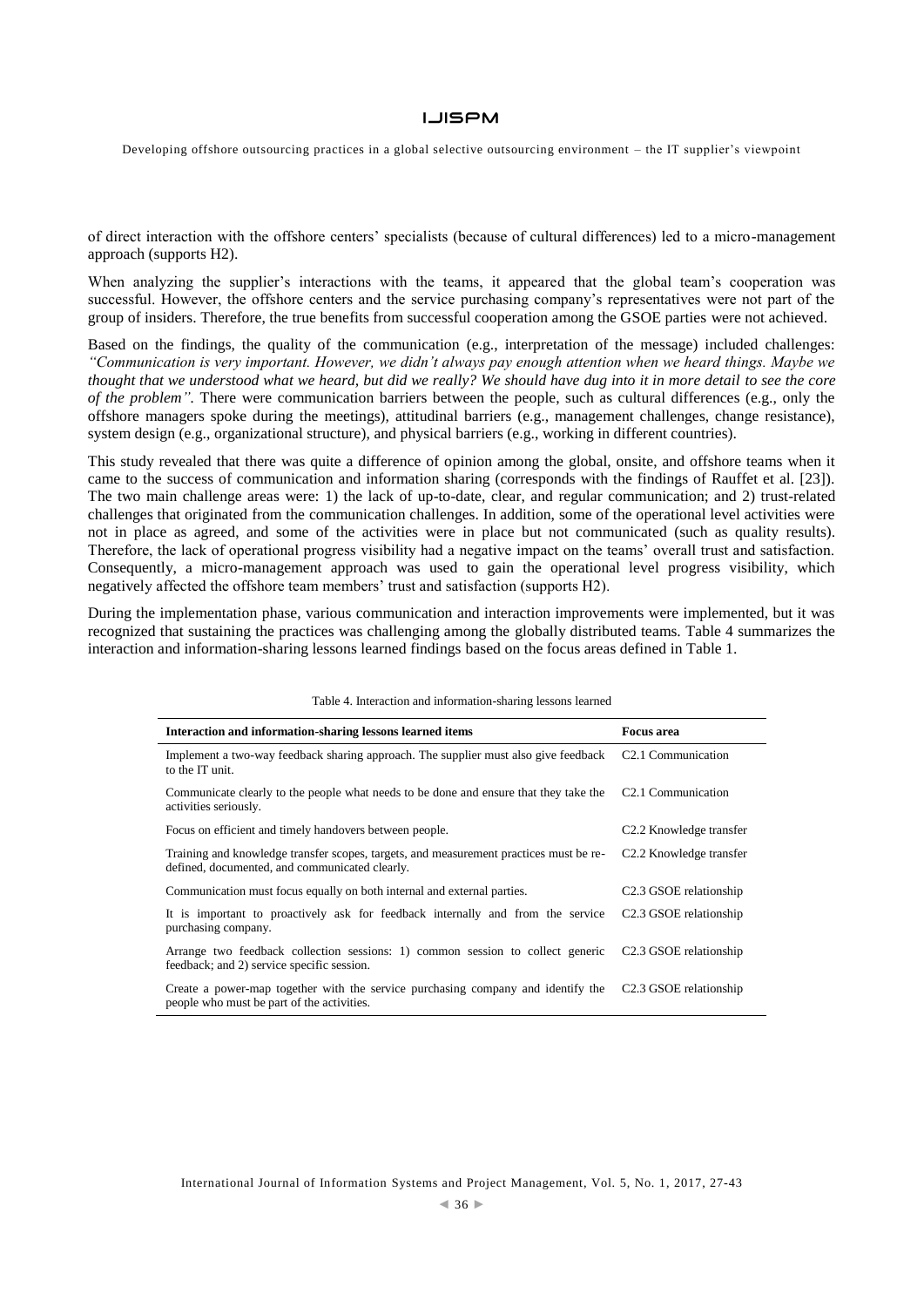Developing offshore outsourcing practices in a global selective outsourcing environment – the IT supplier's viewpoint

Based on the lessons learned items and observation findings, it was clear that more development and improvements were needed in communication and interaction practices:

- One of the main challenges was poorly managed handovers. The supplier should define and implement effective handover practices;
- The supplier should implement active customer expectation management practices to ensure that they are able to fulfil the service purchasing company's needs to their satisfaction. This approach would also support ISO9001:2008 [27] customer focus and Senge's [32] shared vision approaches;
- The supplier must focus on ensuring that the GSOE communication triangle works efficiently (i.e., IT unit supplier onsite – supplier offshore). Improving only the supplier's internal communication does not increase the service purchasing company's satisfaction or provide operational level progress visibility to all of the GSOE parties;
- More focus is needed on training arrangements. Especially in an offshore outsourcing situation, the IT trainers should have training competencies and preferably pedagogical knowledge. In addition, the trainers need to have hands-on experience (e.g., using ITIL processes in a global IT service outsourcing situation). The service purchasing company must be an integral part of the training arrangements, as they have the core-business knowledge. It is important to share the "why" knowledge with the operational level personnel and to not only focus on the "what" and "how" aspects. Successful training management, which also includes clear definitions of the targets, practices, and content, can bring cost savings and decrease the need to retrain.

#### *4.5 Category: behavior and mind-set*

It was identified that the operational level teams' performance outcomes were shared experiences. Fig. 2 illustrates the globally distributed teams' group dynamics. The teams' operations were guided by several process descriptions (such as ITIL processes), assumptions, hopes, and explicit targets (such as contracts and service orders). The GSOE leaders played a critical role in guiding and leading the globally distributed teams' operations. However, the leaders failed to engage the operational level teams, which negatively affected the consensus and the teams' ability-to-work (supports H1 and H2). Based on the interviews, action research observations, and various discussions with the representatives of the supplier and the service purchasing company, it was identified that the teams' basic form of unity was "disharmony" and "differences of opinion." It appeared that the teams were temporarily able to reach a consensus and mutual understanding, but eventually, they reverted to a state of disharmony. Usually, this illusion of harmony was achieved after using a strong managerial grip and a micro-management approach. Even when it seemed that the expected mutual understanding was achieved, in reality, individuals (especially at the offshore centers) hid their real thoughts, and they simply attempted to operate based on the explicit rules. When the micro-management grip loosened, the operational level personnel reverted to their former way-of-working approach. These findings support H2.

Based on action research observations, it was evident that the teams' group dynamics had a significant impact on the quality of operations and outcomes (Fig. 2). In fact, it appeared that the group dynamics affected more than the official targets, such as service orders. The teams' ability-to-work included two key elements: 1) a sufficient consensus to enable cooperation; and 2) a sufficient individual independency to enable innovation (Fig. 2). The consensus had an impact on the group's ability to cooperate internally and with other groups (such as the supplier's onsite and offshore teams, the IT unit's teams). The cooperation among the teams also included challenges, prejudices, and schism. The GSOE leaders attempted to solve the situation by agreeing on "the basic operating rules" and standardizing the service deliveries. However, the lack of individual independency prevented innovation. The micro-management grip (e.g., conducted by the IT unit and the global team) caused frustration and most likely negatively affected the turnover rate at the offshore centers. These finding support H2.

An interesting finding was that the global team's leaders understood and perceived their roles, responsibilities, and activities differently than the rest of the global team's members. The leaders perceived themselves as active and participative. Nevertheless, other global team members commented: *"The management was involved what came to*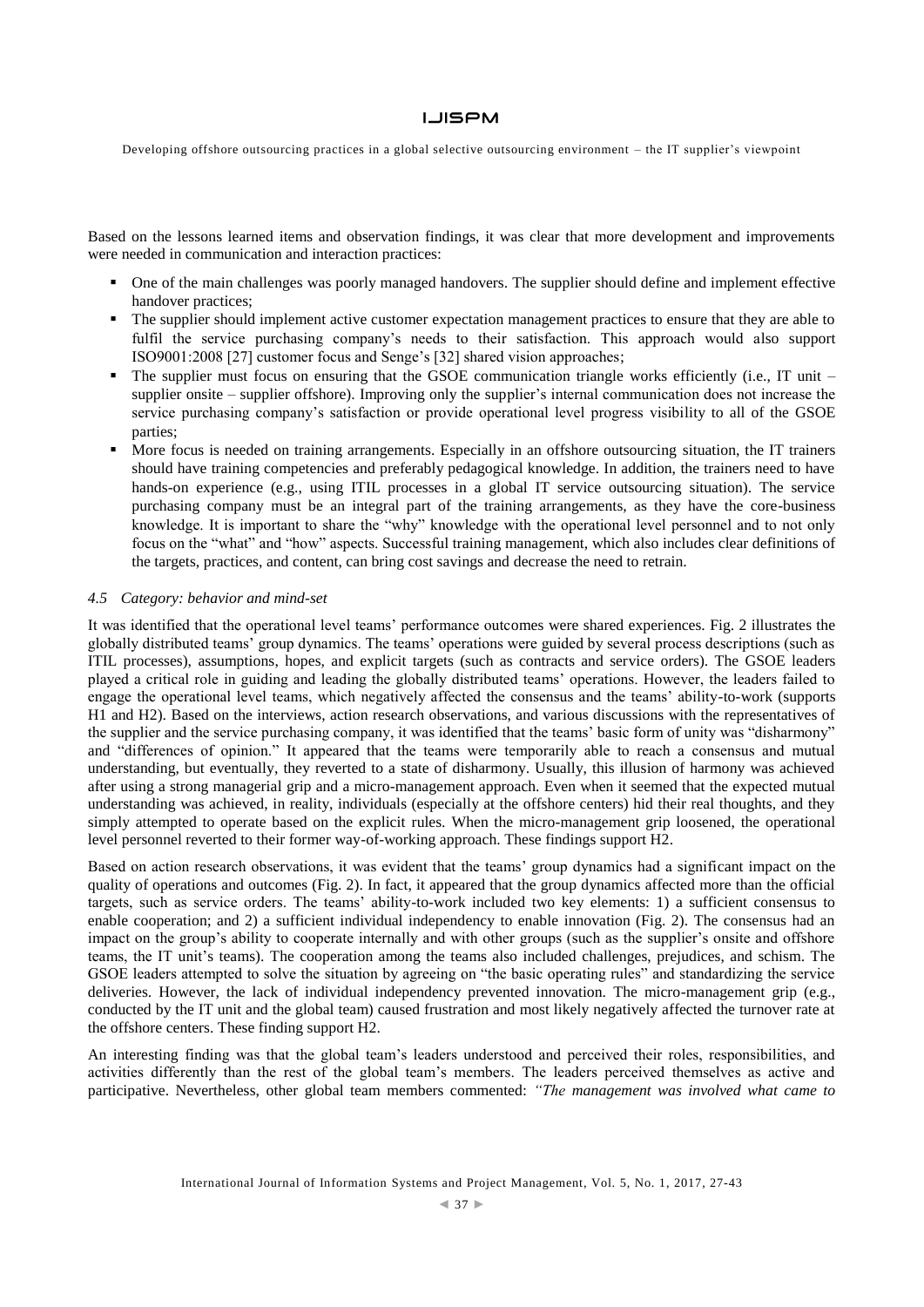Developing offshore outsourcing practices in a global selective outsourcing environment – the IT supplier's viewpoint

*words, but the actual time given to this topic, I would say it was more disconnected and it felt like: 'YOU – take care of this'. Management level people somehow managed to outsource themselves out of the whole case."* The other global team members expected the leaders' commitment in sustaining the changes in the operational level's activities and behavior. Instead, some of the leaders transferred their own responsibilities to the operational level personnel, although they did not have the necessary mandate and power to ensure the cultural and behavioral changes. This caused dissatisfaction and frustration among the operational level personnel (supports H1). These findings also correspond with Nissinen's [29]-[30] non-leadership elements: "controlling and corrective" and "passive."



Fig. 2. The group dynamics model

Changing the existing mind-set and way-of-working practices was challenging. As an example, the global team's members had challenges recognizing that the main target of the development activities was to improve the operation, rather than making the reports and metrics look "green" just for the sake of reporting. The global and offshore teams' behavior and mind-set lessons learned findings are listed in Table 5 based on the focus areas defined in Table 1.

Based on the lessons learned analysis, there was still room for behavior and mind-set development:

- The supplier's personnel (both leaders and operational level personnel) need to operate based on the transferred responsibilities and not on a resource-based approach in a selective outsourcing situation. Therefore, the supplier should not expect the service purchasing company to lead all of the operation and development activities on behalf of the supplier;
- The leaders need to commit to and focus on engaging the operational level personnel in the GSOE operation. If the leaders do not commit to the implemented changes, in practice, this means that the changes will not become permanent. This may require leader-specific training arrangements and competency development;
- A lot of training and mind-set changes are needed to ensure a successful mode-of-operation change from the resource-based operation to the selective outsourcing-based operation, where the supplier truly is responsible for the operational level implementation and development activities;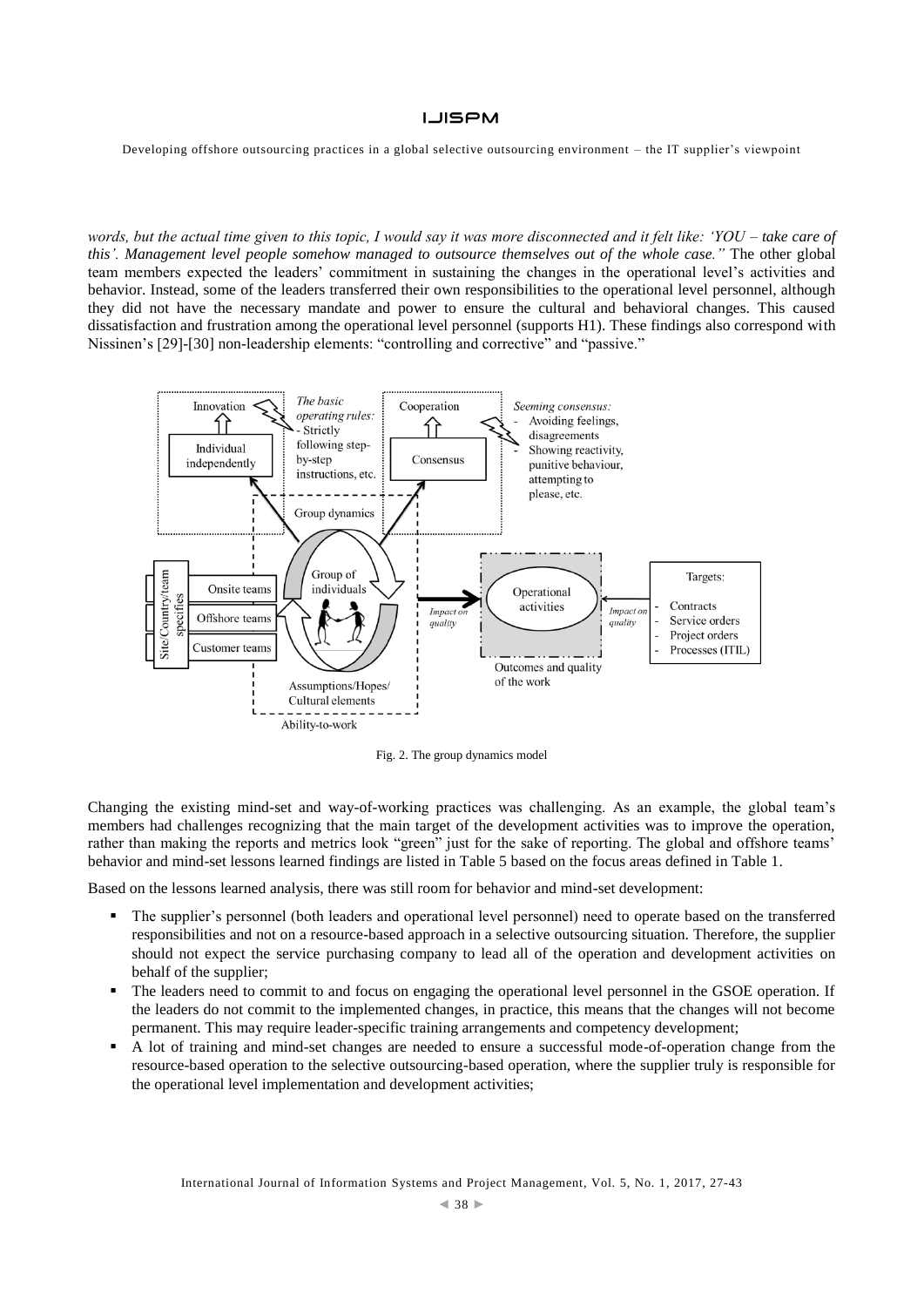Developing offshore outsourcing practices in a global selective outsourcing environment – the IT supplier's viewpoint

- The supplier needs to proactively develop the operation instead of waiting for the service purchasing company to define all the activities in detail. From the GSOE cooperation point of view, it is important to focus on GSOE relationship management and to improve trust and trustworthiness between the GSOE parties. This would enable timely and efficient problem and non-conformance solving;
- The onsite and global teams should not micro-manage offshore centers, and the offshore centers cannot be ignored or run roughshod over by other teams. Otherwise, the offshore centers will not commit. In addition, the micro-management approach will negatively affect trust and satisfaction. It is important to recognize the cultural elements of the operation, and the totality of the global system.

| Behavior and mind-set lessons learned items                                                                                                                                                  | <b>Focus area</b>               |
|----------------------------------------------------------------------------------------------------------------------------------------------------------------------------------------------|---------------------------------|
| Proactively collect the needed information.                                                                                                                                                  | C <sub>3.1</sub> Mind-set       |
| It is useful to be visible and show presence to the operational level personnel. That way,<br>the operational level people can show what they are doing and ask questions if needed.         | C <sub>3.1</sub> Mind-set       |
| The supplier should be active instead of waiting for the IT unit to tell us what we should<br>do.                                                                                            | C <sub>3.1</sub> Mind-set       |
| There is a need for mind-set changes. Delivering only outcomes is not enough for the<br>customer, and the end-to-end operations and practices must be developed all the time.                | C <sub>3.1</sub> Mind-set       |
| It is important to think about what is really useful and to not just start doing things.<br>Focus on concrete things and activities; do not just write reports for the sake of<br>reporting. | C <sub>3.1</sub> Mind-set       |
| Participate in the meetings; do not just rely on the heard comments.                                                                                                                         | C <sub>3.2</sub> Group dynamics |
| Implement activities as a joint effort. Sustaining changes will require the cooperation and<br>commitment of both parties.                                                                   | C <sub>3.2</sub> Group dynamics |

#### Table 5. Behavior and mind-set lessons learned

### **5. Conclusion**

This research provided the supplier's point of view of the operational level development outcomes in a global selective IT outsourcing situation. The findings included various practices, interaction and information sharing, and behaviorrelated development items. This research provided examples and knowledge for different types of companies to develop their selective outsourced operations and group dynamics in a global selective outsourcing situation.

The research provided insights into real-life situations and experiences. The study analyzed the outsourcing development activities and presented the supplier's point of view, instead of the service purchasing company's perceptions. The main managerial implications of this study can be concluded as a need to focus on leadership capabilities, quality management practices, knowledge transfer and successful training arrangements, and trainers' competencies. The offshore outsourcing development should follow agile and incremental development approaches, and the GSOE operation should include continuous improvement practices. From a theoretical perspective, the article provided lessons learned findings that expanded the knowledge of selective outsourcing development. The findings complement existing studies by expanding the understanding of the need to implement development activities in an agile and incremental approach, and to focus on efficient and timely knowledge-transfer activities. The article also analyzed the globally distributed teams' group dynamics and its criticality in the teams' ability-to-work.

Naturally, it is acknowledged that this research has some limitations. The data and the examples are from only one case environment and its global operations in those specific circumstances. It is recognized that the case environment's choices and decisions were in response to specific situations. However, Nokia Devices and its IT supplier have a wealth of experience with offshore outsourced operations, global operations, and IT service delivery arrangements. In addition,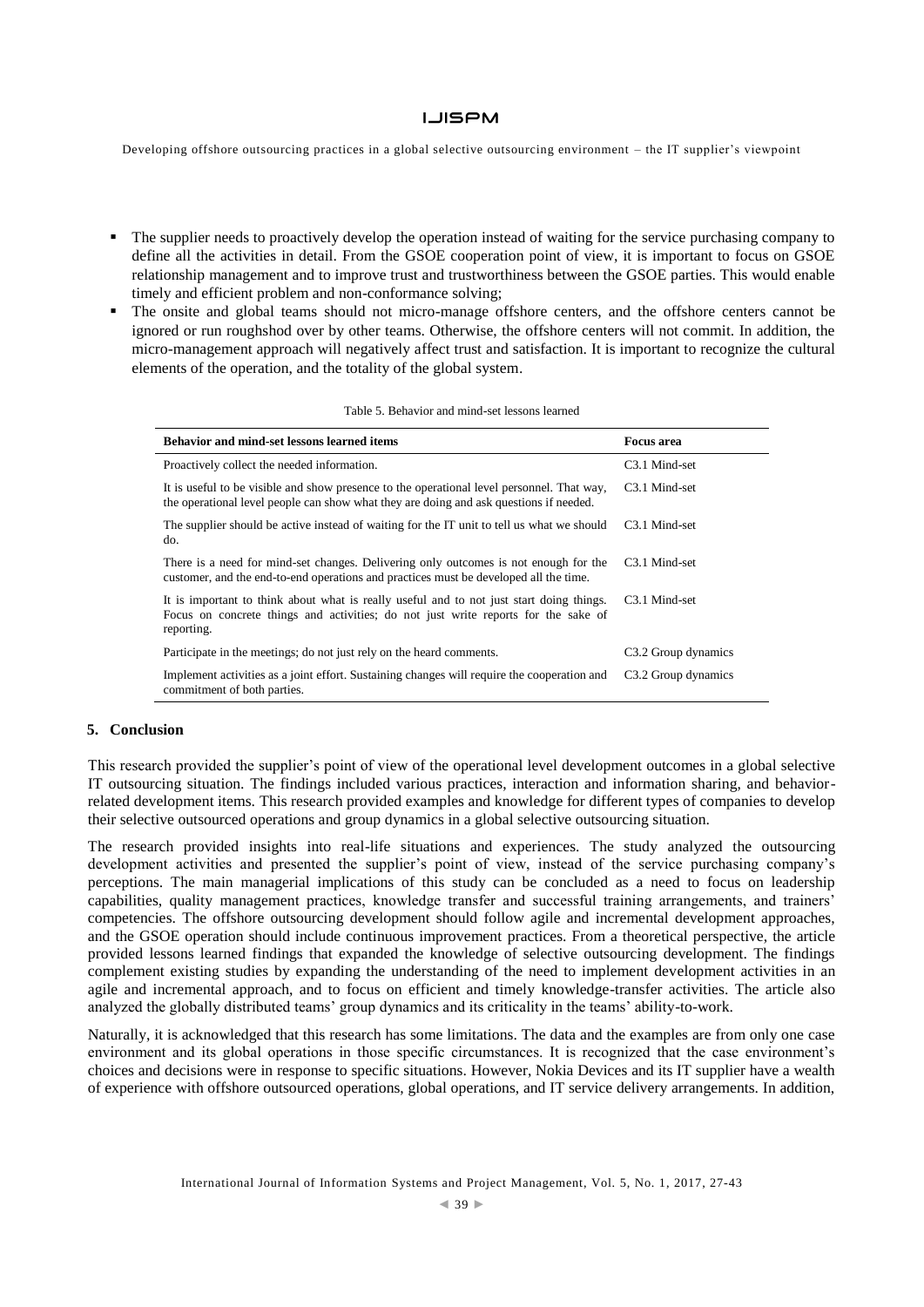Developing offshore outsourcing practices in a global selective outsourcing environment – the IT supplier's viewpoint

their employees' knowledge and competencies are well recognized. Therefore, this study provides useful lessons that other companies can benefit from. A further study should be done to investigate the results in different types of environments in other companies, and to test the transferability of the lessons learned findings and the form of group dynamics.

### **References**

[1] M. C. Lacity, L. P. Willcocks and J. W. Rottman, "Global outsourcing of back office services: lessons, trends, and enduring challenges", *Strategic Outsourcing: An international Journal*, vol. 1, no. 1, pp. 13-34, 2008.

[2] M. C. Lacity and J. W. Rottman, "The Impact of Outsourcing on Client Project Managers", *IEEE Computer*, vol. 41, pp. 100-102, January 2008.

[3] D. I. Ikediashi, S.O. Ogunlana, P. Boateng and O. Okwuashi, "Analysis of risks associated with facilities management outsourcing: A multivariate approach", *Journal of Facilities Management*, vol. 10, no. 4, pp. 301-316, 2012.

[4] I. Oshri, J. Kotlarsky and L.P. Willcocks, "*The Handbook of Global Outsourcing and Offshoring*", 2nd ed. London, UK: Palgrage Macmillan, 2011.

[5] M. Power, C. Bonifazi and K.C. Desouza, "The ten outsourcing traps to avoid", *Journal of Business strategy*, vol. 25, no. 2, pp. 37-42, 2004.

[6] [N. Raassens, S. Wuyts](http://www.sciencedirect.com/science/article/pii/S0167811614000214) and [I. Geyskens,](http://www.sciencedirect.com/science/article/pii/S0167811614000214) "The performance implications of outsourcing customer support to service providers in emerging versus established economies", *[International Journal of Research in Marketing](http://www.sciencedirect.com/science/journal/01678116)*[, vol. 31, no. 3,](http://www.sciencedirect.com/science/journal/01678116/31/3)  pp. 280–292, 2014.

[7] [M. Lacity](http://www.emeraldinsight.com/author/Lacity%2C+Mary) an[d L. Willcocks,](http://www.emeraldinsight.com/author/Willcocks%2C+Leslie) "Business process outsourcing and dynamic innovation", *Strategic Outsourcing: An International Journal*, vol. 7, no. 1, pp. 66-92, 2014.

[8] T.U. Daim, A. Ha, S. Reutiman, B. Hughes, U. Pathak, W. Bynum and A. Bhatla, "Exploring the communication breakdown in global virtual teams", *International Journal of Project Management*, vol. 20, no. 2, pp. 199-212, 2012.

[9] S. Ang and A.C. Inkpen, "Cultural Intelligence and Offshore Outsourcing Success: A Framework of Firm-Level Intercultural Capability", *Decision Sciences*, vol. 39, no. 3, pp. 337-358, 2008.

[10] R. Amster and C. Böhm, "Improving intercultural competency in global IT projects through recognition of culturebased behaviors", *International Journal of Information Systems and Project Management*, vol. 4, no. 2, pp. 5-20, 2016.

[11] P. Tynjälä, "Toward a 3-P model of workplace learning: a literature review", *Vocations and Learning*, vol. 6, no.1, pp. 11-36, 2013.

[12] J. Ohlsson, "Pedagogic challenges in the learning organization", *The Learning Organization*, vol. 21, no. 3, pp. 162-174, 2014.

[13] T. Herath and R. Kishore, "Offshore Outsourcing: Risks, Challenges, and Potential Solutions", *Information Systems Management*, vol. 26, no. 4, pp. 312-326, 2009.

[14] A. Mehta, A. Armenakis, N. Mehta and F. Irani, "Challenges and opportunities of business process outsourcing in India", *Journal of Labor Research*, vol. 27, pp. 323–338, 2006.

[15] S. Kuruvilla and A. Ranganathan, "Globalisation and outsourcing: confronting new human resource challenges in India's business process and outsourcing industry", *Industrial Relations Journal*, vol. 41, no. 2, pp. 136-153, 2010.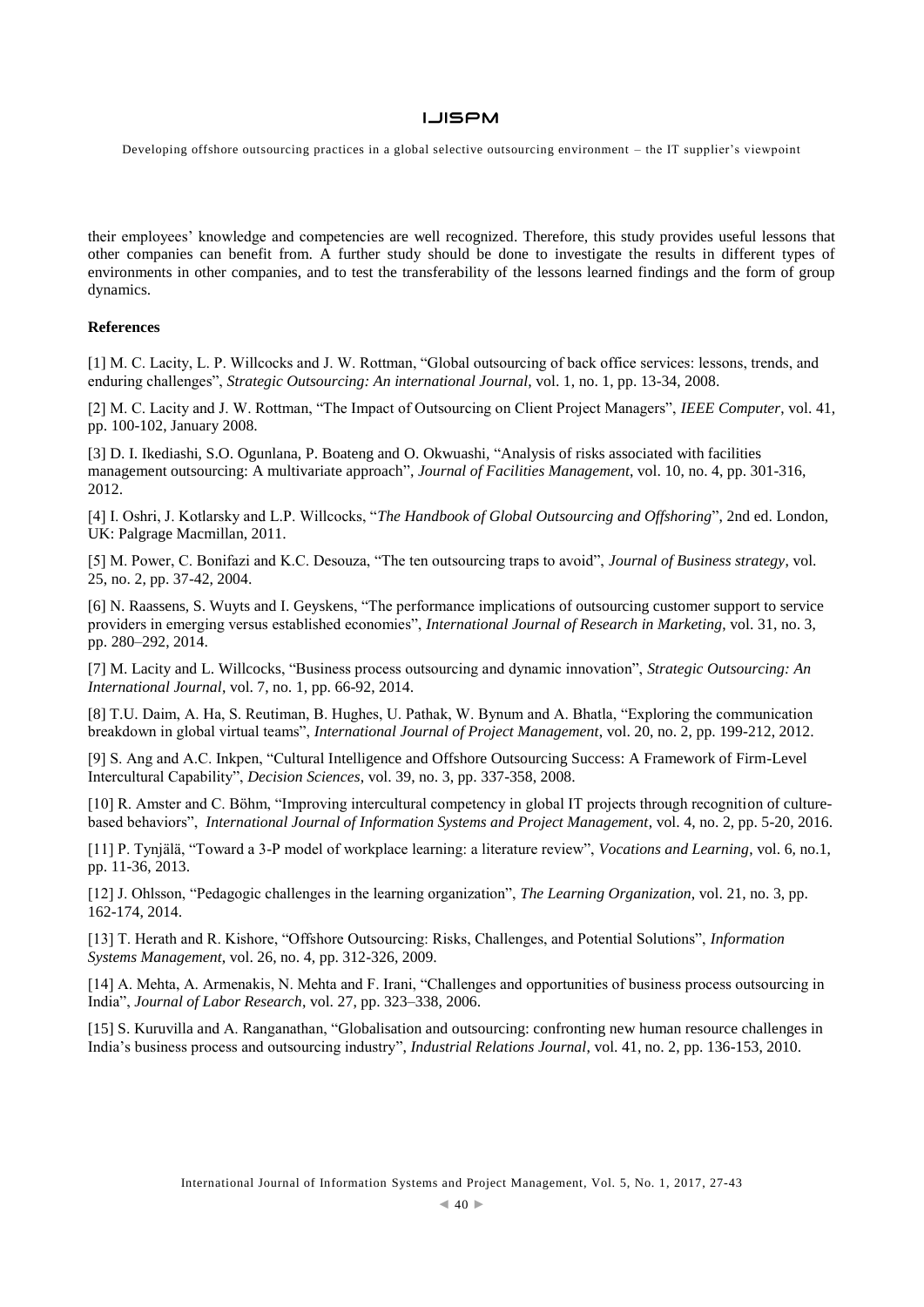Developing offshore outsourcing practices in a global selective outsourcing environment – the IT supplier's viewpoint

[16] A.-M. Majanoja, E. Tervala, L. Linko and V. Leppänen, "The Challenge of Global Selective Outsourcing Environment: Implementing Customer-Centric IT Service Operations and ITIL Processes", *Journal of Service Science and Management*, vol. 7, no. 6, pp. 396-410, 2014.

[17] J. N. Lee, Q. H. Minh, K. R. Chi-Wai and P. Shih-Ming, "IT outsourcing evolution: past, present, and future", *Communications of ACM*, vol. 46, no. 5, pp. 84-89, 2003.

[18] G. Kruse and C. Berry, "Outsourcing, the 'how-to' guide", *IEE Manufacturing Engineering*, vol. 83, no. 4, pp. 36- 39, 2004.

[19] L. Ho and A. S. Atkins, L. Ho, A.S. Atkins, "*IT outsourcing: Impacts and challenges*", in: IT Outsourcing: Concepts, Methodologies, Tools, and Applications, K.St. Amant (Ed.), Business Science Reference, New York, pp. 29- 49, 2010.

[20] M. C. Lacity and L. P. Willcocks, "An Empirical Investigation of Information Technology Sourcing Practices: Lessons from Experience", *MIS Quarterly*, vol. 22, no. 3, pp. 363-408, 1998.

[21] T. Dahlberg, M. Nyrhinen, and T. Santonen, "The success of selective and total outsourcing of firm-wide ITinfrastructure: an empirical evaluation", *ECIS 2006 Proceedings*, Paper 24, 2006.

[22] F. de Sá-Soares, D. Soares, J. Arnaud, "A catalog of information systems outsourcing risks", *International Journal of Information Systems and Project Management*, vol. 2, no. 3, pp. 23-43, 2014.

[23] P. Rauffet, C. Da Cunha and A. Bernard, "A double-loop learning system for knowledge transfer and reuse in groups: application of a roadmapping approach", *International Journal of Knowledge and Learning*, vol. 9, no. 1/2, pp. 63-86, 2014.

[24] F. B. Vernadat, "Interoperable enterprise systems: principles, concepts, and methods", *Annual Review in Control*, vol. 31, no. 1, pp.137–145, 2007.

[25] J. Lönnblad and M. Vartiainen, "Future Competences – Competences for New Ways of Working". University of Turku, Brahea Centre for Training and Development, Publication series B:12. 2013.

[26] M. Muhic and B. Johansson, "Sourcing motives behind sourcing decisions exposed through the Sourcing Decision Framework", *International Journal of Information Systems and Project Management*, vol. 2, no. 1, pp. 5-17, 2014.

[27] S. Bandyopadhyay and P. Pathak, "Knowledge sharing and cooperation in outsourcing projects - A game theoretic analysis", *Decision Support Systems*, vol. 43, no. 2, pp. 349–358, 2007.

[28] M. Demirbag, K. Mellahi, S. Sahadev and J. Elliston, "Employee service abandonment in offshore operations: A case study of a US multinational in India", *Journal of World Business*, vol. 47, no.2, pp. 178-185, 2012.

[29] M. Westner and S. Strahringer, "Determinants of success in IS offshoring projects: Results from an empirical study of German companies", *Information & Management*, vol. 47, pp. 291–299, 2010.

[30] ISO 9001:2008. Quality Management principles [online], available: http://www.iso.org/iso/qmp\_2012.pdf

[31] D. I. Levine and M. W. Toffel, "How the ISO 9001 Standard for Quality Management Systems Affects Employees and Employers", *Management Science*, vol. 56, no. 6, pp. 978–996, 2010.

[32] P. M. Senge, "*The Fifth Discipline: The Art and Practice of the Learning Organization*". NY: Doubleday Currency, 1990.

[33] H. Bui and Y. Baruch, "Creating learning organizations: a systems perspective", *The Learning Organization*, vol. 17, no. 3, pp. 208-227, 2010.

[34] C. Argyris and D. A. Schön, "*Organizational learning II: Theory, method and practice*". Reading, MA: Addison-Wesley, 1996.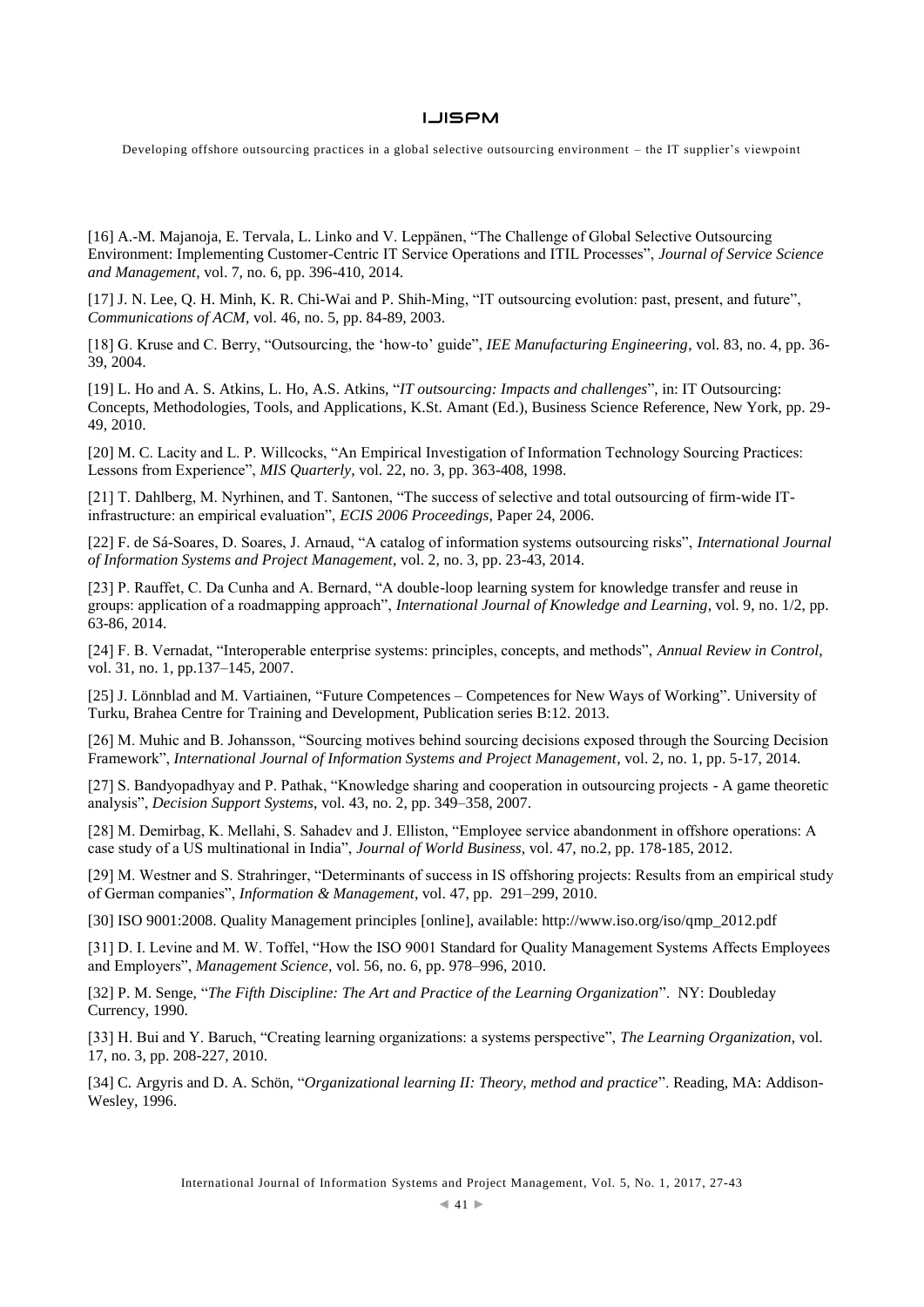Developing offshore outsourcing practices in a global selective outsourcing environment – the IT supplier's viewpoint

[35] C. Argyris and D. A. Schön, "*Organizational learning: A theory of action perspective*". Reading, Mass: Addison Wesley, 1978.

[36] P. Tosey, M. Visser and M.N.K. Saunders, "The origins and conceptualization of 'triple-loop' learning: A critical review", *Management Learning*, vol. 43, no. 3, pp. 291–307, 2012.

[37] D. Armitage, F. Berkes, A. Dale, E. Kocho-Schellenberg, and E. Patton, E., "Co-management and the coproduction of knowledge: learning to adapt in Canada's Arctic", *Global Environmental Change*, vol. 21, pp. 995-1004, 2011.

[38] J. Kotter. (2013, January, 9) Management Is (Still) Not Leadership [Online], Harvard Business Review, Available: https://hbr.org/2013/01/management-is-still-not-leadership/

[39] V. Nissinen, "Military Leadership. A critical constructivist approach to conceptualizing, modeling and measuring military leadership in the Finnish defence forces", PhD dissertation, National Defence College, Finland, 2001.

[40] V. Nissinen, "*Deep Leadership*", Talentum, Finland, 2004.

[41] DeepLead. (2012) Deep Leadership Model [Online]. Available: http://www.deeplead.com/en/deepleadership/deep-leadership-model

[42] K. Mäkinen, "Strategic security. A Constructivist Investigation of Critical Security and Strategic Organisational Learning Issues: Towards a Theory of Security Development", Finnish National Defence College, publication series: 2, Research Reports no. 15, 2005.